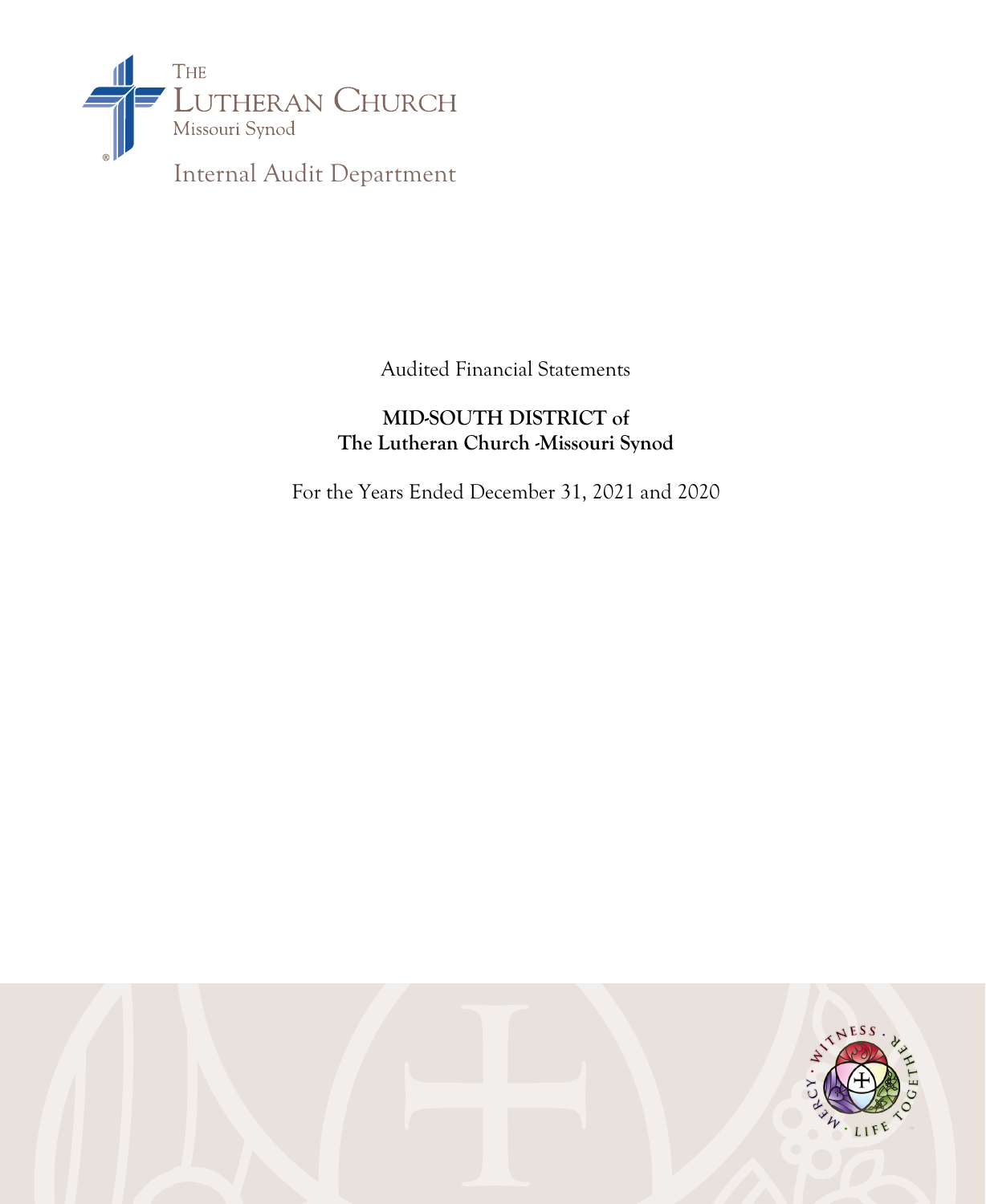# **TABLE OF CONTENTS**

|                                          | Page           |
|------------------------------------------|----------------|
| <b>INTERNAL AUDITOR'S REPORT</b>         |                |
| <b>AUDITED FINANCIAL STATEMENTS:</b>     |                |
| <b>Statements of Financial Position</b>  | $\mathcal{R}$  |
| <b>Statements of Activities</b>          | $\overline{4}$ |
| <b>Statements of Functional Expenses</b> | 6              |
| <b>Statements of Cash Flows</b>          | 8              |
| <b>Notes to Financial Statements</b>     | 9              |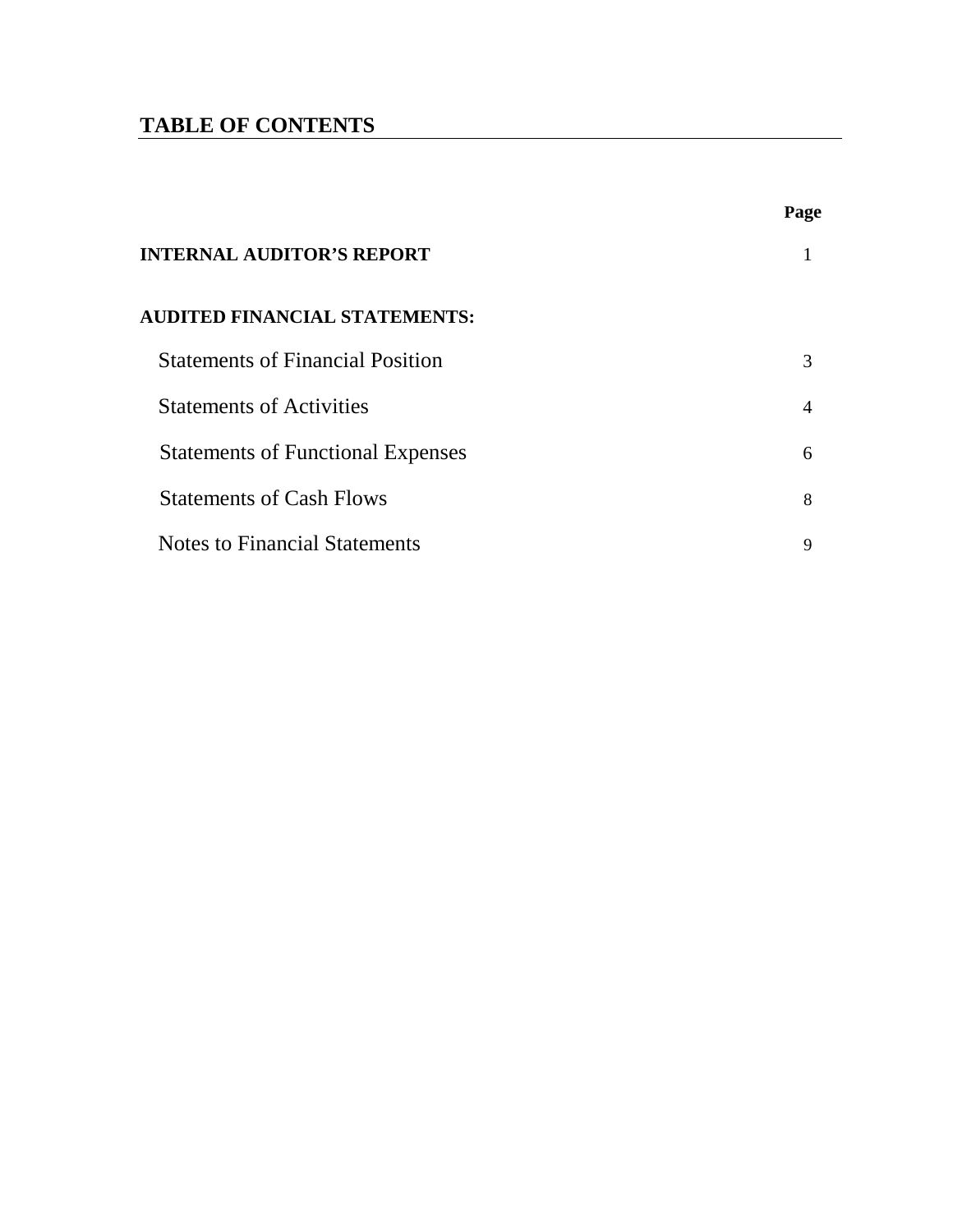

#### INTERNAL AUDITOR'S REPORT

Board of Directors Mid-South District of The Lutheran Church—Missouri Synod Cordova, Tennessee

#### **Opinion**

We have audited the accompanying financial statements of the Mid-South District of The Lutheran Church—Missouri Synod, which comprise the statement of financial position as of December 31, 2021 and 2020, and the related statements of activities, functional expenses, and cash flows for the years then ended, and the related notes to the financial statements.

In our opinion, the financial statements referred to above present fairly, in all material respects, the financial position of the Mid-South District as of December 31, 2021 and 2020, and the changes in its net assets and its cash flows for the years then ended in accordance with accounting principles generally accepted in the United States of America.

#### **Basis for Opinion**

We conducted our audits in accordance with auditing standards generally accepted in the United States of America. Our responsibilities under those standards are further described in the Auditor's Responsibilities for the Audit of the Financial Statements section of our report. We are required to be independent of the Mid-South District and to meet our other ethical responsibilities in accordance with the relevant ethical requirements relating to our audits. We believe that the audit evidence we have obtained is sufficient and appropriate to provide a basis for our audit opinion.

#### **Responsibilities of Management for the Financial Statements**

Management is responsible for the preparation and fair presentation of the financial statements in accordance with accounting principles generally accepted in the United States of America, and for the design, implementation, and maintenance of internal control relevant to the preparation and fair presentation of financial statements that are free from material misstatement, whether due to fraud or error.

In preparing the financial statements, management is required to evaluate whether there are conditions or events, considered in the aggregate, that raise substantial doubt about the Mid-South District's ability to continue as a going concern within one year after the date that the financial statements are available to be issued.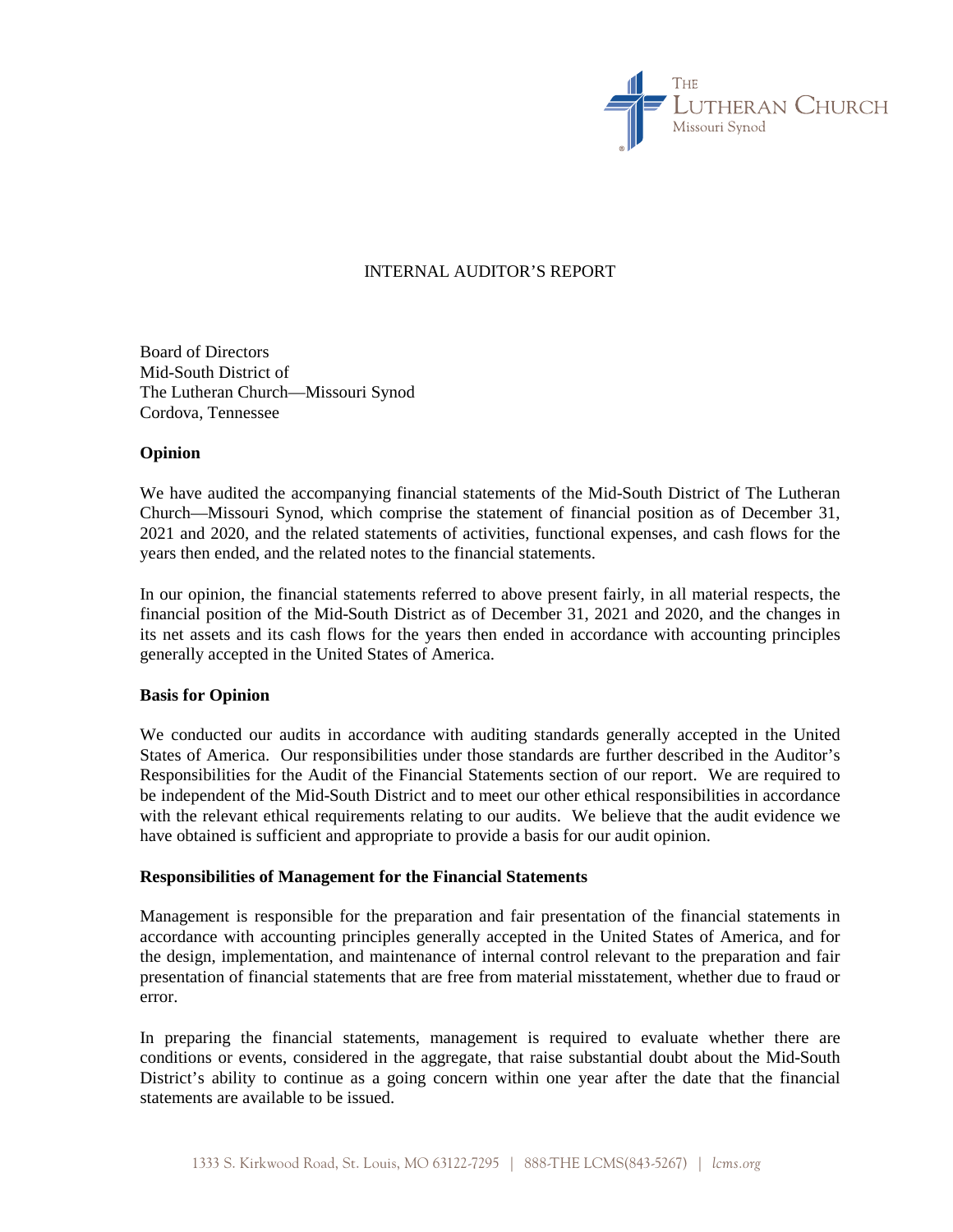#### **Auditor's Responsibilities for the Audit of the Financial Statements**

Our objectives are to obtain reasonable assurance about whether the financial statements as a whole are free from material misstatement, whether due to fraud or error, and to issue an auditor's report that includes our opinion. Reasonable assurance is a high level of assurance but is not absolute assurance and therefore is not a guarantee that an audit conducted in accordance with generally accepted auditing standards will always detect a material misstatement when it exists. The risk of not detecting a material misstatement resulting from fraud is higher than for one resulting from error, as fraud may involve collusion, forgery, intentional omissions, misrepresentations, or the override of internal control. Misstatements, including omissions, are considered material if there is a substantial likelihood that, individually or in the aggregate, they would influence the judgment made by a reasonable user based on the financial statements.

In performing an audit in accordance with generally accepted auditing standards, we:

- Exercise professional judgment and maintain professional skepticism throughout the audit.
- Identify and assess the risks of material misstatement of the financial statements, whether due to fraud or error, and design and perform audit procedures responsive to those risks. Such procedures include examining, on a test basis, evidence regarding the amounts and disclosures in the financial statements.
- Obtain an understanding of internal control relevant to the audit in order to design audit procedures that are appropriate in the circumstances, but not for the purpose of expressing an opinion on the effectiveness of the Mid-South District's internal control. Accordingly, no such opinion is expressed.
- Evaluate the appropriateness of accounting policies used and the reasonableness of significant accounting estimates made by management, as well as evaluate the overall presentation of the financial statements.
- Conclude whether, in our judgment, there are conditions or events, considered in the aggregate, that raise substantial doubt about the Mid-South District's ability to continue as a going concern for a reasonable period of time.

We are required to communicate with those charged with governance regarding, among other matters, the planned scope and timing of the audit, significant audit findings, and certain internal control related matters that we identified during the audit.

> THE LUTHERAN CHURCH—MISSOURI SYNOD Internal Audit Department

Chut Wel

St. Louis, Missouri April 22, 2022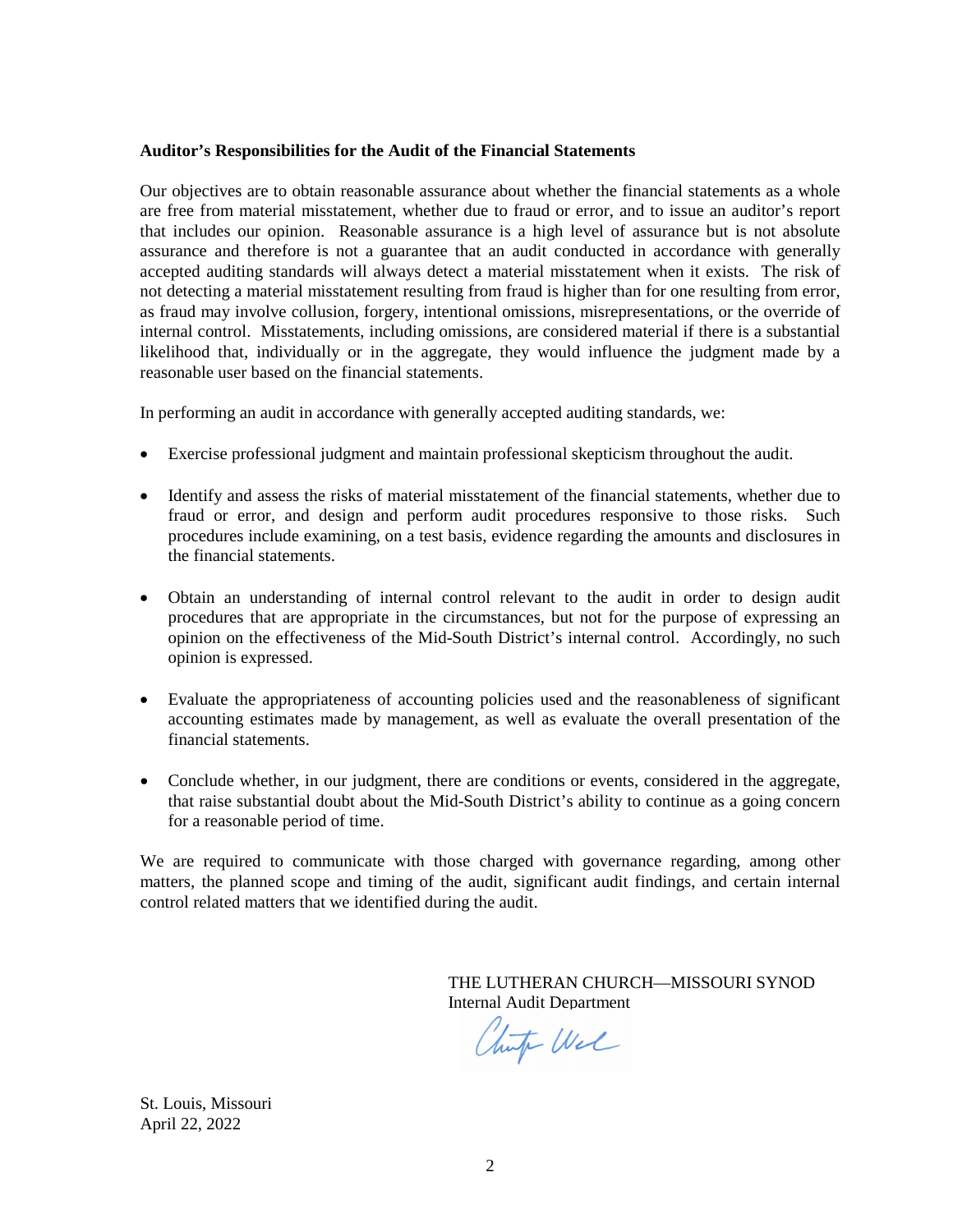## STATEMENTS OF FINANCIAL POSITION DECEMBER 31, 2021 and 2020

|                                                   |    | 2021      |     | 2020      |
|---------------------------------------------------|----|-----------|-----|-----------|
|                                                   |    |           |     |           |
| Assets:                                           |    |           |     |           |
| Cash and Cash Equivalents                         | \$ | 1,361,558 | \$  | 1,093,438 |
| Operating Investments (Note 4)                    |    | 5,665,866 |     | 3,992,634 |
| <b>Accounts Receivable</b>                        |    | 9,728     |     | 4,870     |
| Prepaid Expenses                                  |    | 24,306    |     | 26,291    |
| Contributions Receivable (Note 5)                 |    | 129,224   |     | 56,624    |
| Property Held for Sale                            |    | 576,389   |     | 793,702   |
| Property and Equipment - Net (Note 6)             |    | 914,130   |     | 949,114   |
| Cash Value of Life Insurance Policies             |    | 130,728   |     | 125,306   |
| Endowment Investments (Note 4)                    |    | 361,704   |     | 355,794   |
| Beneficial Interests in Perpetual Trusts (Note 4) |    | 88,223    |     | 82,505    |
| <b>Total Assets</b>                               | \$ | 9,261,856 | \$. | 7,480,278 |
| Liabilities:                                      |    |           |     |           |
| <b>Accounts Payable and Accrued Expenses</b>      | \$ | 34,783    | \$  | 33,482    |
| <b>Deferred Revenue</b>                           |    | 2,924     |     | 3,142     |
| Grants Payable (Note 7)                           |    | 104,349   |     | 72,283    |
| Capital Lease Obligation (Note 9)                 |    | 27,919    |     | 34,489    |
| <b>Total Liabilities</b>                          |    | 169,975   |     | 143,396   |
| Net Assets:                                       |    |           |     |           |
| Without Donor Restrictions (Note 10)              |    | 6,064,577 |     | 4,631,454 |
| With Donor Restrictions (Note 11)                 |    | 3,027,304 |     | 2,705,428 |
| <b>Total Net Assets</b>                           |    | 9,091,881 |     | 7,336,882 |
| <b>Total Liabilities and Net Assets</b>           | S  | 9,261,856 | \$  | 7,480,278 |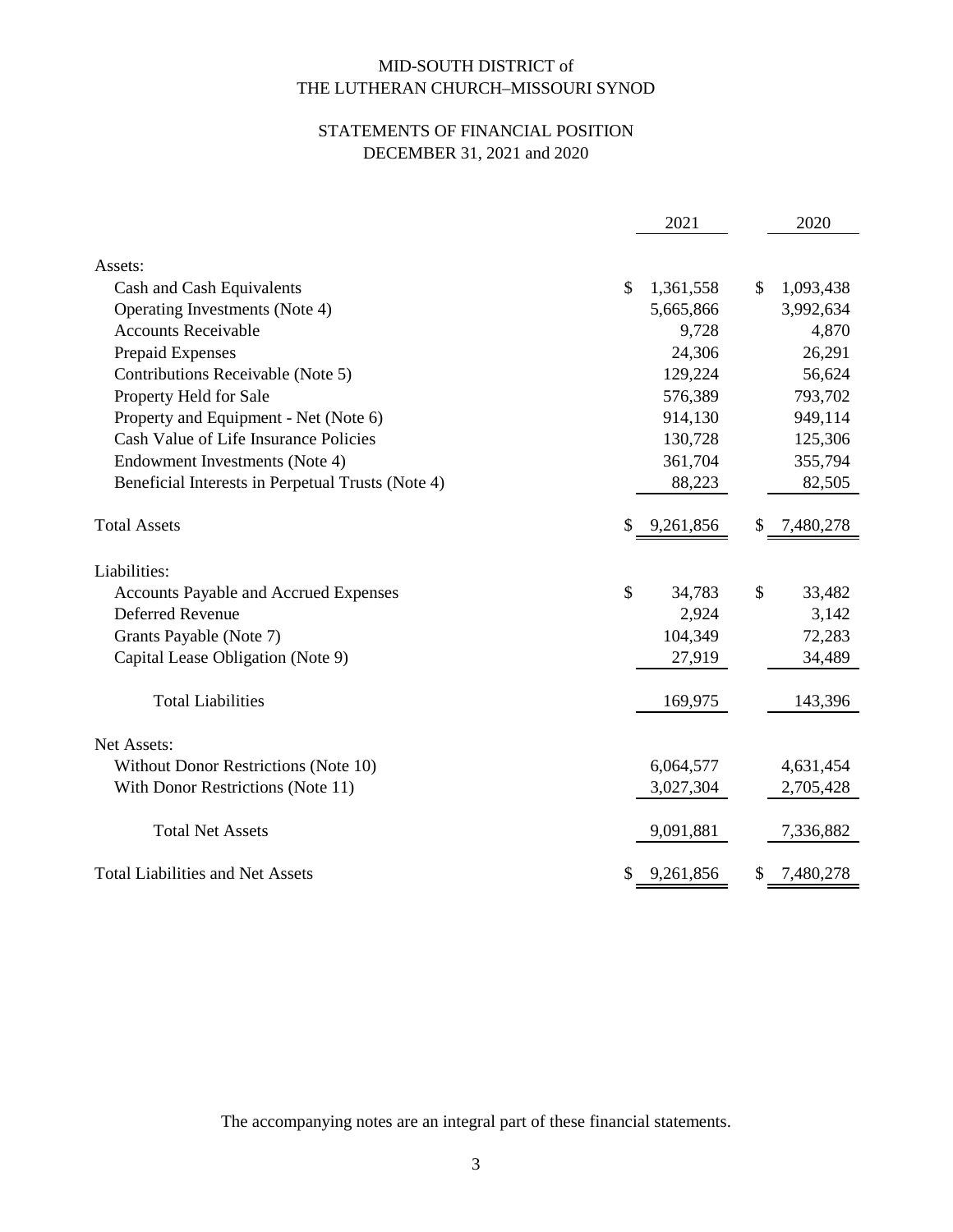#### STATEMENT OF ACTIVITIES FOR THE YEAR ENDED DECEMBER 31, 2021

|                                                  | WITHOUT DONOR<br><b>RESTRICTIONS</b> | WITH DONOR<br><b>RESTRICTIONS</b> | <b>TOTAL</b>    |
|--------------------------------------------------|--------------------------------------|-----------------------------------|-----------------|
| <b>SUPPORT, REVENUES, &amp; OTHER ADDITIONS:</b> |                                      |                                   |                 |
| Support -                                        |                                      |                                   |                 |
| District Congregations (Note 1)                  | \$<br>1,575,617                      | \$                                | \$<br>1,575,617 |
| <b>IMPACT</b> Campaign                           | 93,067                               |                                   | 93,067          |
| <b>Assets from Disbanded Congregation</b>        | 24,187                               |                                   | 24,187          |
| LCEF (Note 13)                                   | 99,078                               |                                   | 99,078          |
| Other                                            | 50                                   | 909,691                           | 909,741         |
| Revenues -                                       |                                      |                                   |                 |
| Subscriptions                                    | 23,790                               |                                   | 23,790          |
| Conventions, Conferences, and Workshops          | 175,587                              |                                   | 175,587         |
| Net Investment Return (Loss)                     | 140,690                              | 39,202                            | 179,892         |
| Agreements with LCEF (Note 13)                   | 186,756                              |                                   | 186,756         |
| Other                                            | 11,207                               |                                   | 11,207          |
| Gain on Sale of Property/Fixed Assets            | 1,024,462                            |                                   | 1,024,462       |
| Gain from Insurance Claims                       | 53,178                               |                                   | 53,178          |
| Change in Value of Perpetual Trusts              |                                      | 5,718                             | 5,718           |
| Net Assets Released from Restrictions (Note 11)  | 632,735                              | (632, 735)                        |                 |
| Total Support, Revenues, & Other Additions       | 4,040,404                            | 321,876                           | 4,362,280       |
| <b>EXPENSES:</b>                                 |                                      |                                   |                 |
| Program Services -                               |                                      |                                   |                 |
| World and National Missions                      | 737,714                              |                                   | 737,714         |
| Preparing Church Workers                         | 78,782                               |                                   | 78,782          |
| Congregational Health and Services               | 533,758                              |                                   | 533,758         |
| <b>Ecclesiastical Services</b>                   | 222,197                              |                                   | 222,197         |
| District and Synodical Conventions               | 149,724                              |                                   | 149,724         |
| Support Services -                               |                                      |                                   |                 |
| <b>Synodical Budget</b>                          | 446,780                              |                                   | 446,780         |
| <b>LCEF</b>                                      | 177,767                              |                                   | 177,767         |
| Management and General                           | 172,282                              |                                   | 172,282         |
| Fund-Raising                                     | 88,277                               |                                   | 88,277          |
| <b>Total Expenses</b>                            | 2,607,281                            |                                   | 2,607,281       |
| <b>CHANGE IN NET ASSETS</b>                      | 1,433,123                            | 321,876                           | 1,754,999       |
| NET ASSETS - Beginning of Year                   | 4,631,454                            | 2,705,428                         | 7,336,882       |
| NET ASSETS - End of Year                         | \$<br>6,064,577                      | \$<br>3,027,304                   | \$<br>9,091,881 |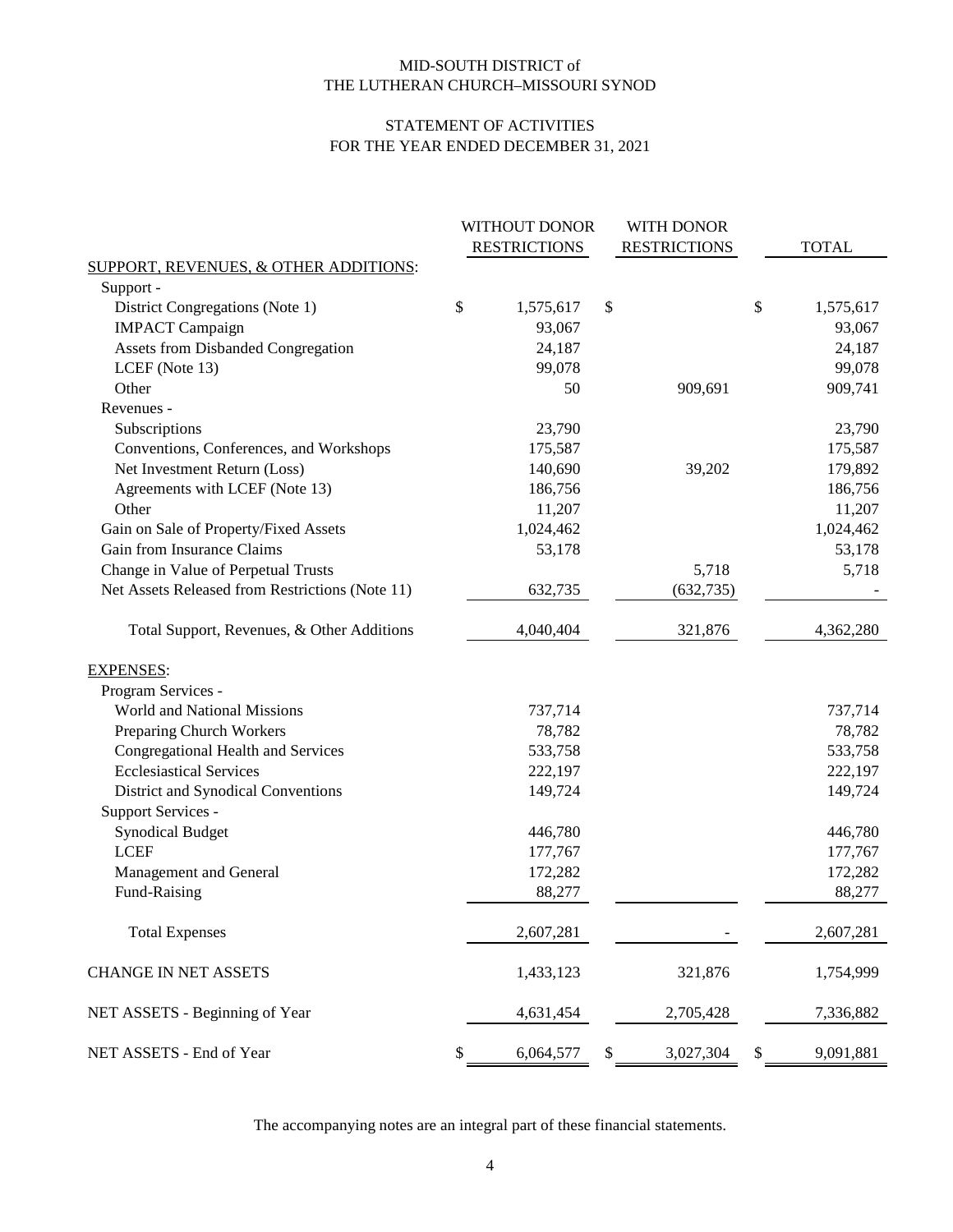#### STATEMENT OF ACTIVITIES FOR THE YEAR ENDED DECEMBER 31, 2020

|                                                  | WITHOUT DONOR<br><b>RESTRICTIONS</b> | WITH DONOR<br><b>RESTRICTIONS</b> | <b>TOTAL</b>    |
|--------------------------------------------------|--------------------------------------|-----------------------------------|-----------------|
| <b>SUPPORT, REVENUES, &amp; OTHER ADDITIONS:</b> |                                      |                                   |                 |
| Support -                                        |                                      |                                   |                 |
| District Congregations (Note 1)                  | \$<br>1,559,221                      | \$                                | \$<br>1,559,221 |
| <b>IMPACT</b> Campaign                           | 69,662                               |                                   | 69,662          |
| Synod (Note 15)                                  |                                      | 47,820                            | 47,820          |
| Other                                            | 150                                  | 259,873                           | 260,023         |
| Revenues -                                       |                                      |                                   |                 |
| Subscriptions                                    | 24,300                               |                                   | 24,300          |
| Conventions, Conferences, and Workshops          | 34,634                               |                                   | 34,634          |
| Net Investment Return (Loss)                     | 133,106                              | 39,209                            | 172,315         |
| Agreements with LCEF (Note 13)                   | 170,966                              |                                   | 170,966         |
| Other                                            | 18,658                               |                                   | 18,658          |
| Gain on Sale of Fixed Assets                     | 8,511                                |                                   | 8,511           |
| Gain on Forgiveness of PPP Loan (Note 15)        | 119,545                              |                                   | 119,545         |
| Change in Value of Perpetual Trusts              |                                      | 6,822                             | 6,822           |
| Net Assets Released from Restrictions (Note 11)  | 227,316                              | (227, 316)                        |                 |
| Total Support, Revenues, & Other Additions       | 2,366,069                            | 126,408                           | 2,492,477       |
| <b>EXPENSES:</b>                                 |                                      |                                   |                 |
| Program Services -                               |                                      |                                   |                 |
| World and National Missions                      | 454,953                              |                                   | 454,953         |
| Preparing Church Workers                         | 74,928                               |                                   | 74,928          |
| Congregational Health and Services               | 570,989                              |                                   | 570,989         |
| <b>Ecclesiastical Services</b>                   | 203,293                              |                                   | 203,293         |
| District and Synodical Conventions               |                                      |                                   |                 |
| Support Services -                               |                                      |                                   |                 |
| <b>Synodical Budget</b>                          | 442,766                              |                                   | 442,766         |
| <b>LCEF</b>                                      | 174,666                              |                                   | 174,666         |
| Management and General                           | 213,822                              |                                   | 213,822         |
| Fund-Raising                                     | 88,951                               |                                   | 88,951          |
| <b>Total Expenses</b>                            | 2,224,368                            |                                   | 2,224,368       |
| <b>CHANGE IN NET ASSETS</b>                      | 141,701                              | 126,408                           | 268,109         |
| NET ASSETS - Beginning of Year                   | 4,489,753                            | 2,579,020                         | 7,068,773       |
| NET ASSETS - End of Year                         | \$<br>4,631,454                      | \$<br>2,705,428                   | \$<br>7,336,882 |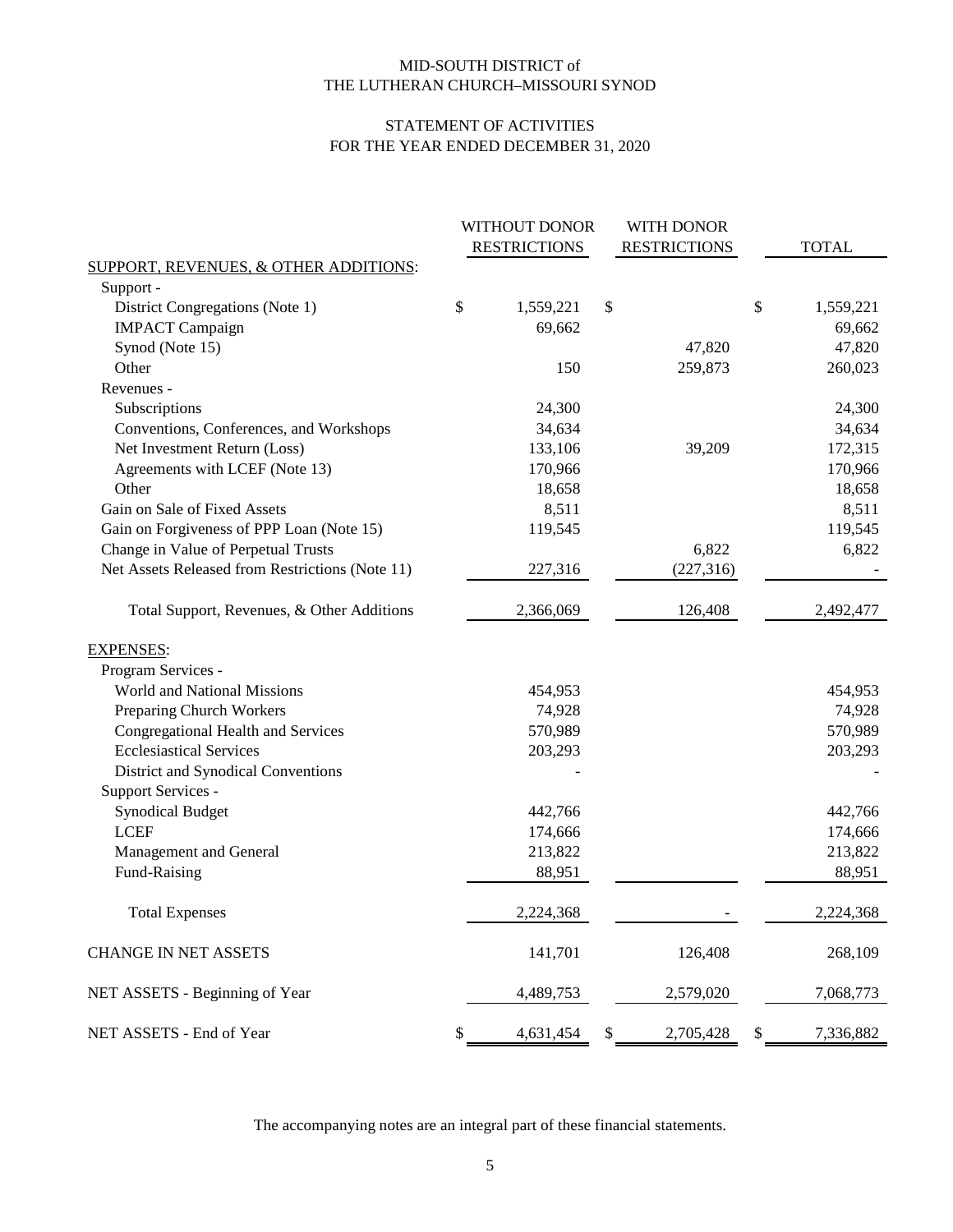#### STATEMENT OF FUNCTIONAL EXPENSES FOR THE YEAR ENDED DECEMBER 31, 2021

|                                                   |           | PROGRAM SERVICES |                |                          |    |                |               |              |    | <b>SUPPORT SERVICES</b> |    |             |    |             |    |              |    |           |
|---------------------------------------------------|-----------|------------------|----------------|--------------------------|----|----------------|---------------|--------------|----|-------------------------|----|-------------|----|-------------|----|--------------|----|-----------|
|                                                   | World and | Preparing        |                | Congregational           |    |                |               | District and |    |                         |    |             |    |             |    |              |    |           |
|                                                   | National  | Church           |                | Health and               |    | Ecclesiastical |               | Synodical    |    | Synodical               |    |             |    | Management  |    |              |    |           |
|                                                   | Missions  | Workers          |                | Services                 |    | Services       |               | Conventions  |    | <b>Budget</b>           |    | <b>LCEF</b> |    | and General |    | Fund-Raising |    | TOTAL     |
| Salaries and Wages<br>-S                          | 185,604   | -S               |                | 193,425<br><sup>\$</sup> | -S | 90,088         | <sup>\$</sup> |              | £. |                         | -S | 108,500     | -S | 70,631      | -S | 54,550       | -S | 702,798   |
| <b>Employee Benefits</b>                          | 70,354    |                  |                | 42,779                   |    | 38,414         |               |              |    |                         |    | 35,400      |    | 26,571      |    | 14,653       |    | 228,171   |
| Payroll Taxes                                     |           |                  |                | 2,673                    |    | 4,075          |               |              |    |                         |    | 8,694       |    | 7,225       |    | 4,259        |    | 26,926    |
| Subsidies, Grants, and Other Assistance           | 462,639   | 77,550           |                | 50,147                   |    |                |               |              |    | 446,780                 |    |             |    |             |    |              |    | 1,037,116 |
| Auto Maintenance                                  |           |                  |                | 2,170                    |    | 1,216          |               |              |    |                         |    |             |    |             |    |              |    | 3,386     |
| <b>Building and Office Expenses</b>               | 2,306     |                  | $\overline{4}$ | 29,718                   |    | 14,595         |               | 1,223        |    |                         |    | 8,345       |    | 23,207      |    | 5,591        |    | 84,989    |
| Communications, Publications, and Promotion       |           |                  |                | 29,826                   |    | 446            |               | 1,843        |    |                         |    |             |    | 732         |    | 556          |    | 33,403    |
| Conventions, Conferences, Workshops, and Meetings | 3,582     | 1,000            |                | 99,121                   |    | 32,746         |               | 117,404      |    |                         |    |             |    | 260         |    | 260          |    | 254,373   |
| Depreciation                                      |           |                  |                | 28,643                   |    | 10,094         |               |              |    |                         |    | 12,976      |    | 3,904       |    | 3,539        |    | 59,156    |
| Equipment Purchases (non-capital) and Maintenance |           |                  |                | 14,651                   |    | 2,264          |               | 19,630       |    |                         |    |             |    | 4,804       |    | 915          |    | 42,264    |
| Fees                                              | 376       |                  |                | 3,136                    |    |                |               | 43           |    |                         |    |             |    | 5,885       |    | 49           |    | 9,489     |
| <b>Information Technology</b>                     | 197       |                  | 228            | 2,643                    |    | 5,092          |               |              |    |                         |    |             |    | 1,382       |    | 1,454        |    | 10,996    |
| Insurance                                         |           |                  |                | 10,290                   |    | 5,417          |               |              |    |                         |    | 2,391       |    | 8,465       |    | 1,275        |    | 27,838    |
| Interest                                          |           |                  |                |                          |    |                |               |              |    |                         |    |             |    | 1,331       |    |              |    | 1,331     |
| Professional Services                             | 5,400     |                  |                | 9,248                    |    | 1,357          |               |              |    |                         |    | 1,461       |    | 16,421      |    | 1,003        |    | 34,890    |
| <b>Staff Training and Development</b>             |           |                  |                | 851                      |    | 90             |               |              |    |                         |    |             |    | 161         |    | 30           |    | 1,132     |
| Travel                                            | 7,256     |                  |                | 14,394                   |    | 15,726         |               | 9,581        |    |                         |    |             |    | 924         |    |              |    | 47,881    |
| Other                                             |           |                  |                | 43                       |    | 577            |               |              |    |                         |    |             |    | 379         |    | 143          |    | 1,142     |
| <b>Total Expenses by Function</b>                 | 737,714   | 78,782<br>-8     | -8             | 533,758                  | -8 | 222,197        |               | 149,724      |    | 446,780                 |    | 177,767     |    | 172,282     |    | 88,277       |    | 2,607,281 |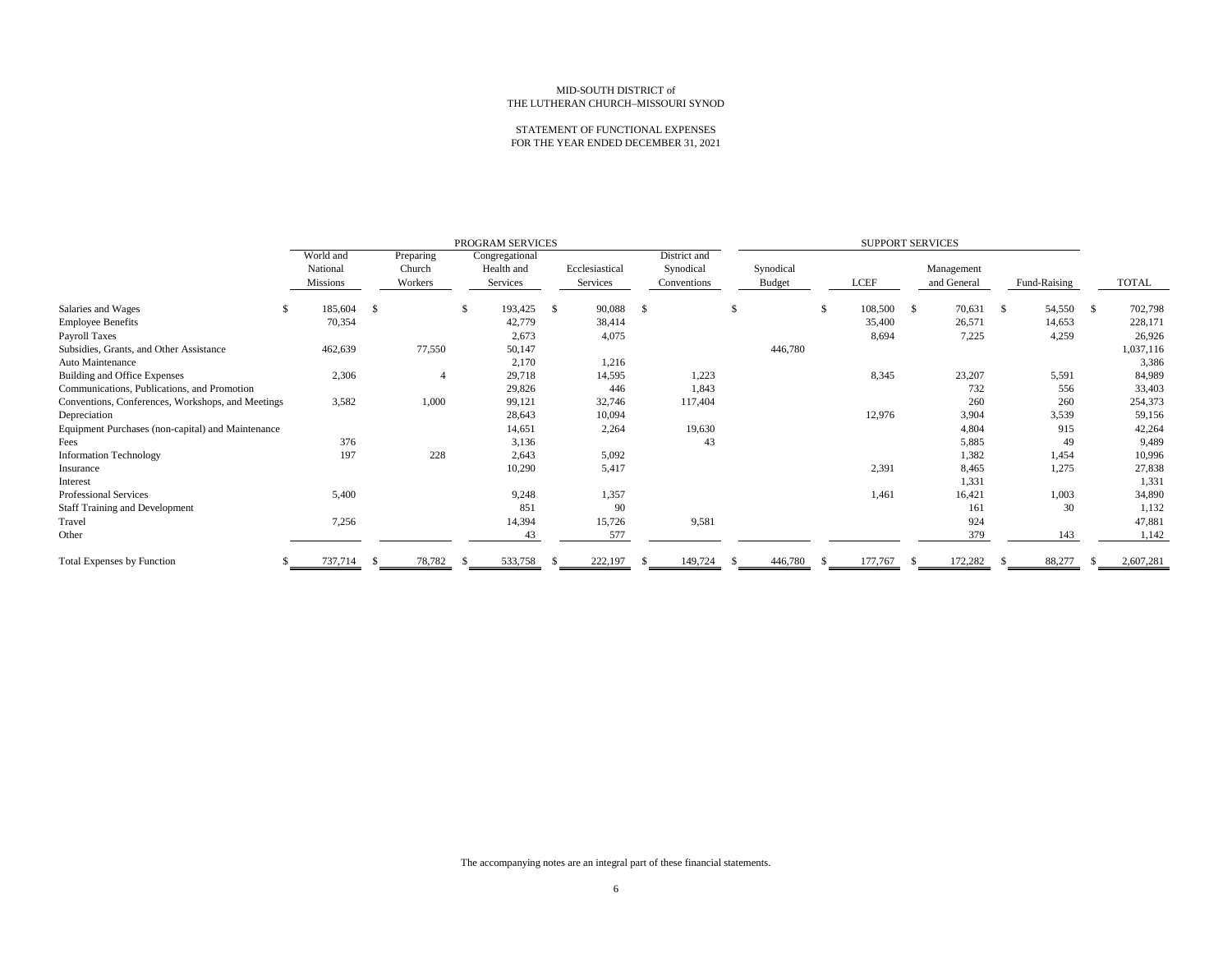#### STATEMENT OF FUNCTIONAL EXPENSES FOR THE YEAR ENDED DECEMBER 31, 2020

|                                                   |              |           | PROGRAM SERVICES |                |              |               |               |              |              |               |
|---------------------------------------------------|--------------|-----------|------------------|----------------|--------------|---------------|---------------|--------------|--------------|---------------|
|                                                   | World and    | Preparing | Congregational   |                | District and |               |               |              |              |               |
|                                                   | National     | Church    | Health and       | Ecclesiastical | Synodical    | Synodical     |               | Management   |              |               |
|                                                   | Missions     | Workers   | Services         | Services       | Conventions  | Budget        | <b>LCEF</b>   | and General  | Fund-Raising | <b>TOTAL</b>  |
| Salaries and Wages                                | 166,256<br>S | -8        | 212,654<br>\$    | 88,920<br>S.   | -S           | <sup>\$</sup> | 111,980<br>\$ | 82,329<br>-S | 51,387<br>-S | 713,526<br>-S |
| <b>Employee Benefits</b>                          | 82,997       |           | 60,587           | 41,405         |              |               | 30,776        | 34,519       | 16,566       | 266,850       |
| Payroll Taxes                                     |              |           | 6,127            | 2,069          |              |               | 8,820         | 7,990        | 4,180        | 29,186        |
| Subsidies, Grants, and Other Assistance           | 157,234      | 72,700    | 89,846           | 2,041          |              | 442,766       |               |              |              | 764,587       |
| Auto Maintenance                                  |              |           | 771              | 1,780          |              |               |               |              |              | 2,551         |
| Building and Office Expenses                      | 4,050        |           | 34,759           | 14,104         |              |               | 9,551         | 24,478       | 7,343        | 94,285        |
| Communications, Publications, and Promotion       |              |           | 30,901           | 426            |              |               |               | 319          | 622          | 32,268        |
| Conventions, Conferences, Workshops, and Meetings | 19,191       | 2,000     | 59,061           | 15,776         |              |               |               | 1,376        | 25           | 97,429        |
| Depreciation                                      |              |           | 21,145           | 10,106         |              |               | 11,396        | 18,154       | 3,302        | 64,103        |
| Equipment Purchases (non-capital) and Maintenance |              |           | 15,335           | 1,926          |              |               | 196           | 4,357        | 1,493        | 23,307        |
| Fees                                              | 257          |           | 744              |                |              |               |               | 5,373        | 39           | 6,413         |
| <b>Information Technology</b>                     | 221          | 228       | 2,116            | 4,807          |              |               |               | 989          | 1,069        | 9,430         |
| Insurance                                         |              |           | 9,103            | 6,814          |              |               | 728           | 11,411       | 662          | 28,718        |
| Interest                                          |              |           |                  |                |              |               |               | 1,446        |              | 1,446         |
| <b>Professional Services</b>                      | 10,675       |           | 15,562           | 975            |              |               | 1,219         | 18,231       | 731          | 47,393        |
| <b>Staff Training and Development</b>             |              |           | 1,424            | 89             |              |               |               | 279          | 90           | 1,882         |
| Travel                                            | 14,072       |           | 10,686           | 11,676         |              |               |               | 1,516        | 1,240        | 39,190        |
| Other                                             |              |           | 168              | 379            |              |               |               | 1,055        | 202          | 1,804         |
| <b>Total Expenses by Function</b>                 | 454,953      | 74,928    | 570,989          | 203,293        |              | 442,766       | 174,666       | 213,822      | 88,951       | 2,224,368     |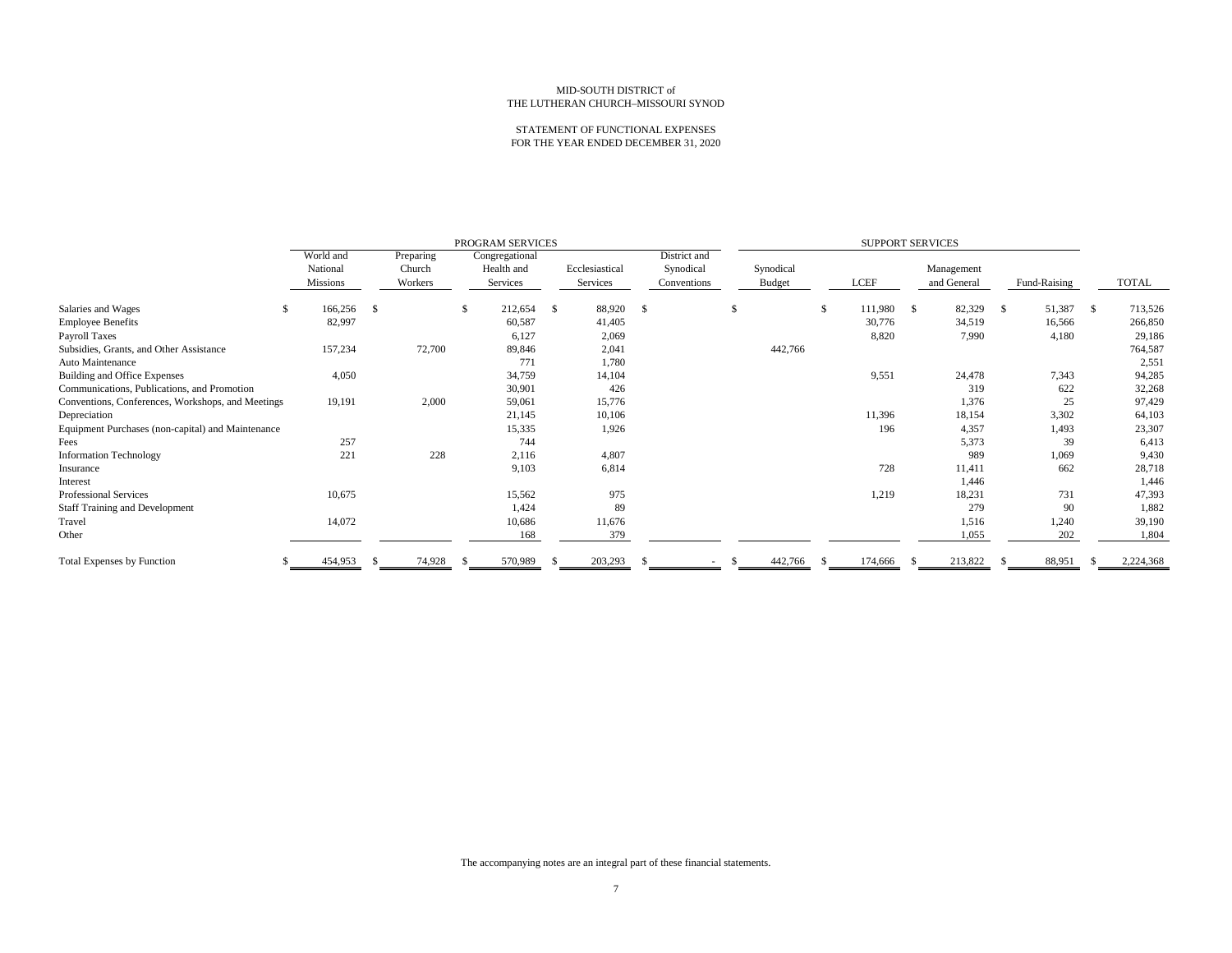### STATEMENTS OF CASH FLOWS FOR THE YEARS ENDED DECEMBER 31, 2021 and 2020

|                                                              | 2021            | 2020          |
|--------------------------------------------------------------|-----------------|---------------|
| <b>Cash Flows from Operating Activities:</b>                 |                 |               |
| Change in Net Assets                                         | \$<br>1,754,999 | \$<br>268,109 |
| Adjustments to Reconcile Change in Net Assets                |                 |               |
| to Net Cash Provided (Used) by Operating Activities:         |                 |               |
| Depreciation Expense                                         | 59,156          | 64,103        |
| Change in Value of Beneficial Interests in Perpetual Trusts  | (5,718)         | (6,822)       |
| Net (Gain) Loss on Sale of Fixed Assets                      | (1,024,462)     | (8,511)       |
| Net (Gain) Loss on Investments                               | (3,650)         | (92, 977)     |
| (Gain) on Forgiveness of PPP Loan                            |                 | (119, 545)    |
| (Increase) Decrease in Operating Assets:                     |                 |               |
| <b>Accounts Receivable</b>                                   | (4,858)         | 6,980         |
| Prepaid Expenses                                             | 1,985           | 4,058         |
| <b>Contributions Receivable</b>                              | (72,600)        | (12, 499)     |
| Cash Value of Life Insurance Policies                        | (5,422)         | 2,321         |
| Increase (Decrease) in Operating Liabilities:                |                 |               |
| Accounts Payable and Accrued Expenses                        | 1,301           | (17, 128)     |
| Deferred Revenue                                             | (218)           | 68            |
| <b>Grants Payable</b>                                        | 32,066          | (21,670)      |
| Net Cash Provided (Used) by Operating Activities             | 732,579         | 66,487        |
| <b>Cash Flows from Investing Activities:</b>                 |                 |               |
| Proceeds from Sale of Fixed Assets                           | 1,248,650       |               |
| <b>Purchases of Fixed Assets</b>                             | (31,047)        | (67,065)      |
| Proceeds from Sale of Investments                            | 125,214         | 24,586        |
| Purchases of Investments                                     | (1,800,706)     | (103, 253)    |
| Net Cash Provided (Used) by Investing Activities             | (457, 889)      | (145, 732)    |
| <b>Cash Flows from Financing Activities:</b>                 |                 |               |
| Principal Repayments on Capital Lease                        | (6,570)         | (4,317)       |
| <b>PPP Loan Proceeds</b>                                     |                 | 118,800       |
| Net Cash Provided (Used) by Financing Activities             | (6,570)         | 114,483       |
|                                                              |                 |               |
| Net Increase (Decrease) in Cash and Cash Equivalents         | 268,120         | 35,238        |
| Cash and Cash Equivalents - Beginning of Year                | 1,093,438       | 1,058,200     |
| Cash and Cash Equivalents - End of Year                      | \$<br>1,361,558 | 1,093,438     |
| Supplemental Data:                                           |                 |               |
| Noncash Investing and Financing Activities:                  |                 |               |
| Fixed Assets Acquired with Debt (Capital Lease)              | \$              | \$<br>30,474  |
| Reclassification from Fixed Assets to Property Held for Sale |                 | 793,702       |
| Forgiveness of PPP Loan Principal                            |                 | 118,800       |
| Forgiveness of PPP Loan Accrued Interest Payable             |                 | 745           |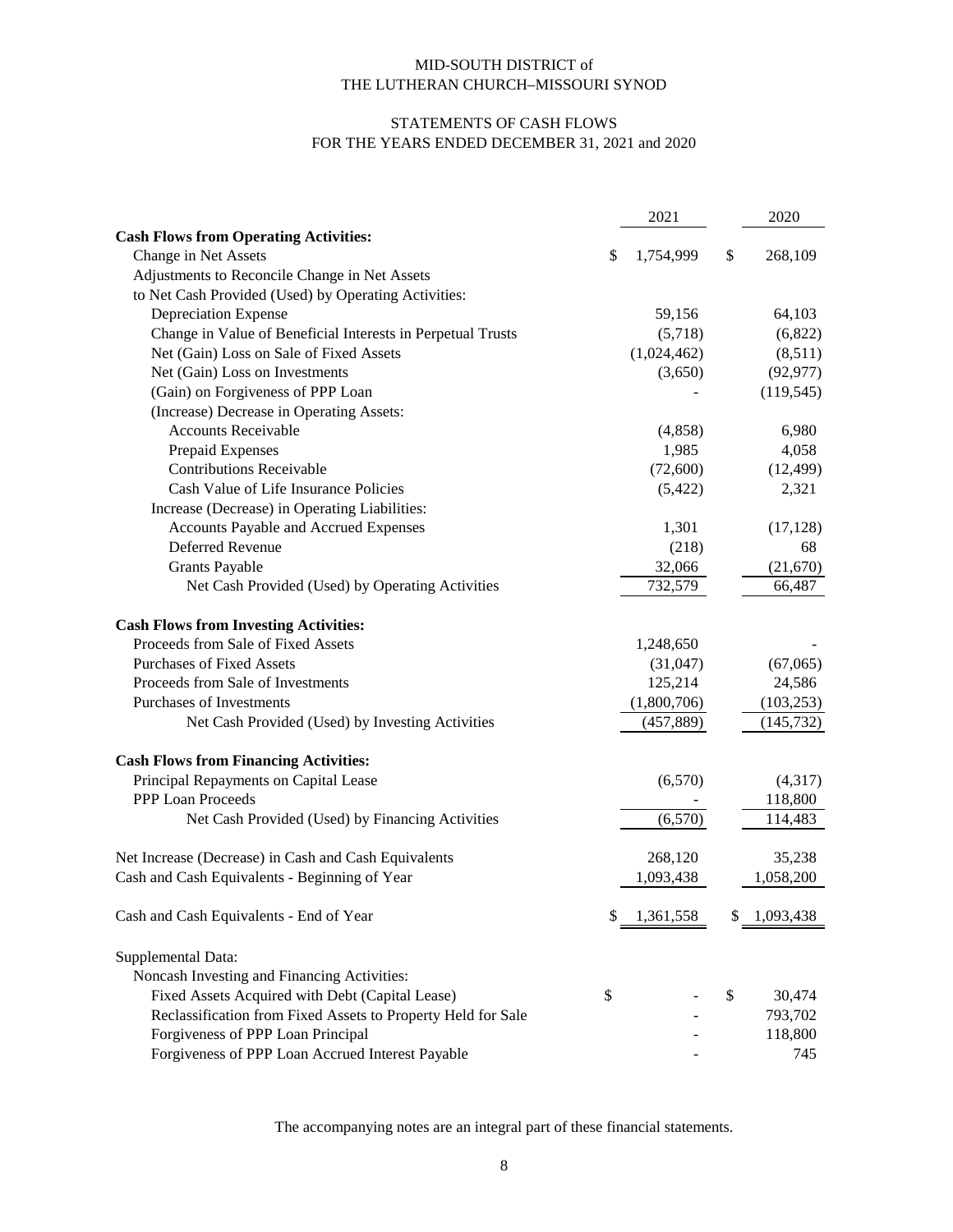### **1. NATURE OF ORGANIZATION**

The Mid-South District (the District), a religious not-for-profit organization, is one of 35 districts of The Lutheran Church—Missouri Synod (the Synod), encompassing 129 congregations in the states of Tennessee, Arkansas and parts of Kentucky. The Synod established its district offices to more effectively achieve its objectives and assist its congregations and their members in conserving and promoting the unity of the faith and in carrying out their mission and ministry.

The District relies on donations from its member congregations for a significant portion of its support. As shown in the Statement of Activities, support from District congregations totaled \$1,575,617 and \$1,559,221 for the years ended December 31, 2021 and 2020, respectively. These donations are subject to fluctuations in the economic status of the areas in which the congregations are located. No provisions have been made for changes in the economic environment. Any significant reduction in the level of this support, however, could have an effect on the District's program and supporting activities.

The costs of providing various programs and other supporting services have been summarized on a functional basis in the Statement of Activities as follows:

- *World and National Missions* World missions includes the District's personalized world ministry support remitted to the Synod. National missions includes but is not limited to North American new mission work, campus ministries, deaf ministries, ethnic ministries, urban ministries, congregational subsidy, evangelism efforts, and related conferences and events.
- *Preparing Church Workers* Includes financial aid provided to students normally attending one of the six universities or two seminaries of the Synod.
- *Congregational Health and Services* Supports District congregational service efforts and includes but is not limited to activities such as Sunday School, confirmation, family life, day care, adult education, outdoor ministry, singles ministry, elementary and secondary education, youth services, worship, human care ministries, stewardship education, and related conferences and events.
- *Ecclesiastical Services*  Includes activities of the president's office, vice-presidents, circuit visitors, reconcilers, and related conferences and events, as well as support of the District Board of Directors and its related committees.
- *District and Synodical Conventions* Includes all activities and expenses incurred for conducting District and synodical conventions, which are each held every three years. The accompanying financial statements include district convention expenses in fiscal 2021.
- *Synodical Budget* Includes remittances to the Synod for synodical budget support.
- *LCEF* Includes the District's support of the national Lutheran Church Extension Fund (LCEF) efforts as discussed in Note 13 (Agreements with LCEF).
- *Management and General* Includes various mission/ministry support services such as the District's financial and general office operating activities.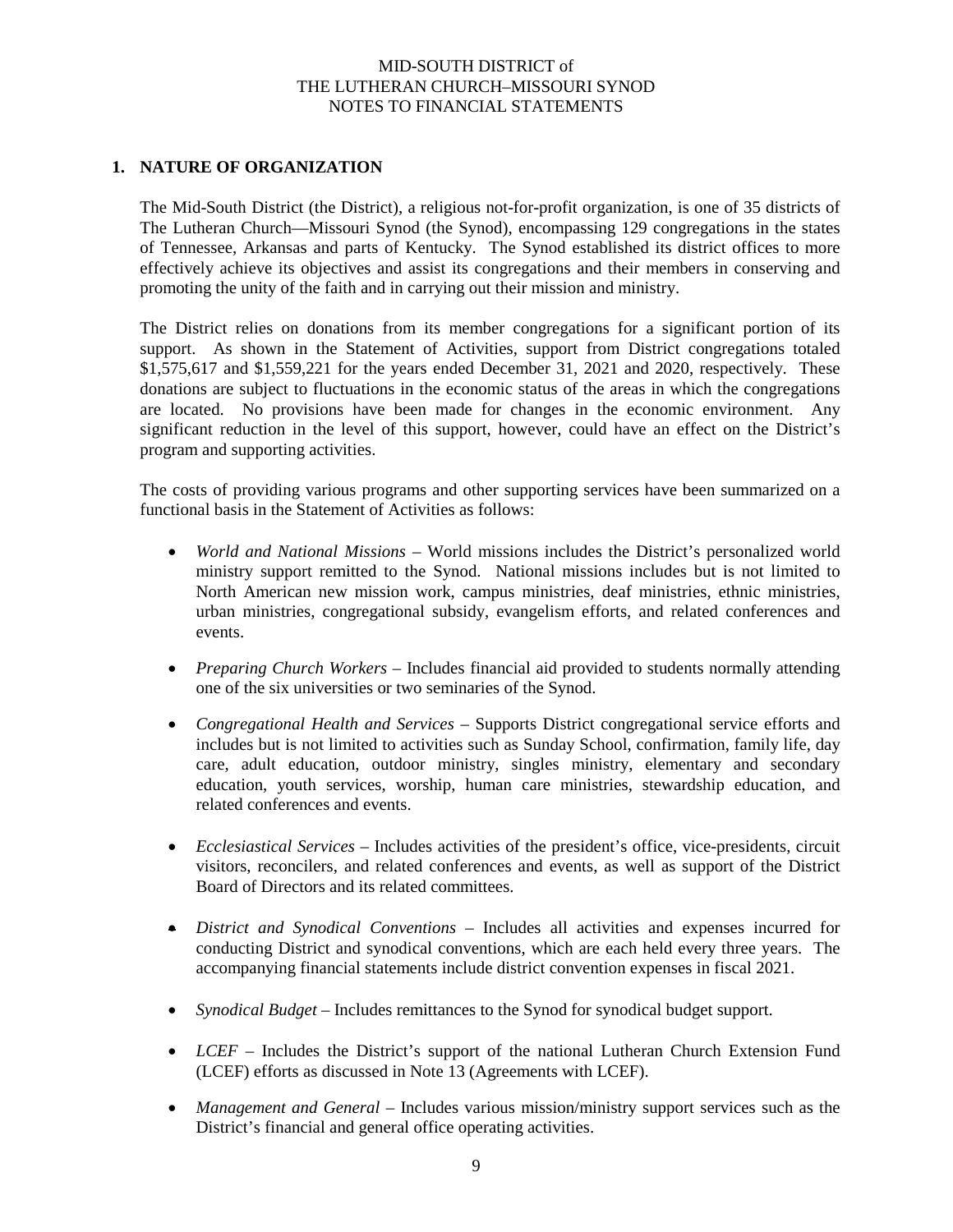### **1. NATURE OF ORGANIZATION** (Continued)

• *Fund-Raising –* Includes gift planning support and development activities of the District.

All of these program and support services include the related program and administration expense associated with that particular function.

The Mid-South District of the Synod is an organization described in Section  $501(c)(3)$  of the Internal Revenue Code (IRC) and, by virtue of a group tax-exempt ruling to the Synod and its component parts, is exempt from federal income taxes. However, any unrelated business income may be subject to taxation. In addition, the District qualifies for the charitable contribution deduction under IRC Section 170(b)(1)(A) and has been classified by the Internal Revenue Service as an organization other than a private foundation.

### **2. SUMMARY OF SIGNIFICANT ACCOUNTING POLICIES**

The significant accounting policies followed by the District are described below:

#### **Basis of Accounting**

The accompanying financial statements have been prepared on the accrual basis of accounting.

#### **Use of Estimates**

We use estimates and assumptions in preparing financial statements in conformity with generally accepted accounting principles (GAAP). Those estimates and assumptions affect the reported amounts of assets and liabilities, the disclosure of contingent assets and liabilities, and the reported amounts of revenues and expenses. Actual results could differ from those estimates, and those differences could be material.

#### **Principles of Consolidation**

The accompanying financial statements include all administrative and program offices or departments of the Mid-South District. They do not include the assets, liabilities, and operations of the congregations, schools, and other separately administered operations of the Synod within the District's geographic area.

#### **Cash and Cash Equivalents**

For financial statement purposes, we consider all cash and highly liquid financial instruments with original maturities of three months or less, which are not held for or restricted by donors for longterm purposes (e.g., for building projects, perpetual endowments), to be cash and cash equivalents.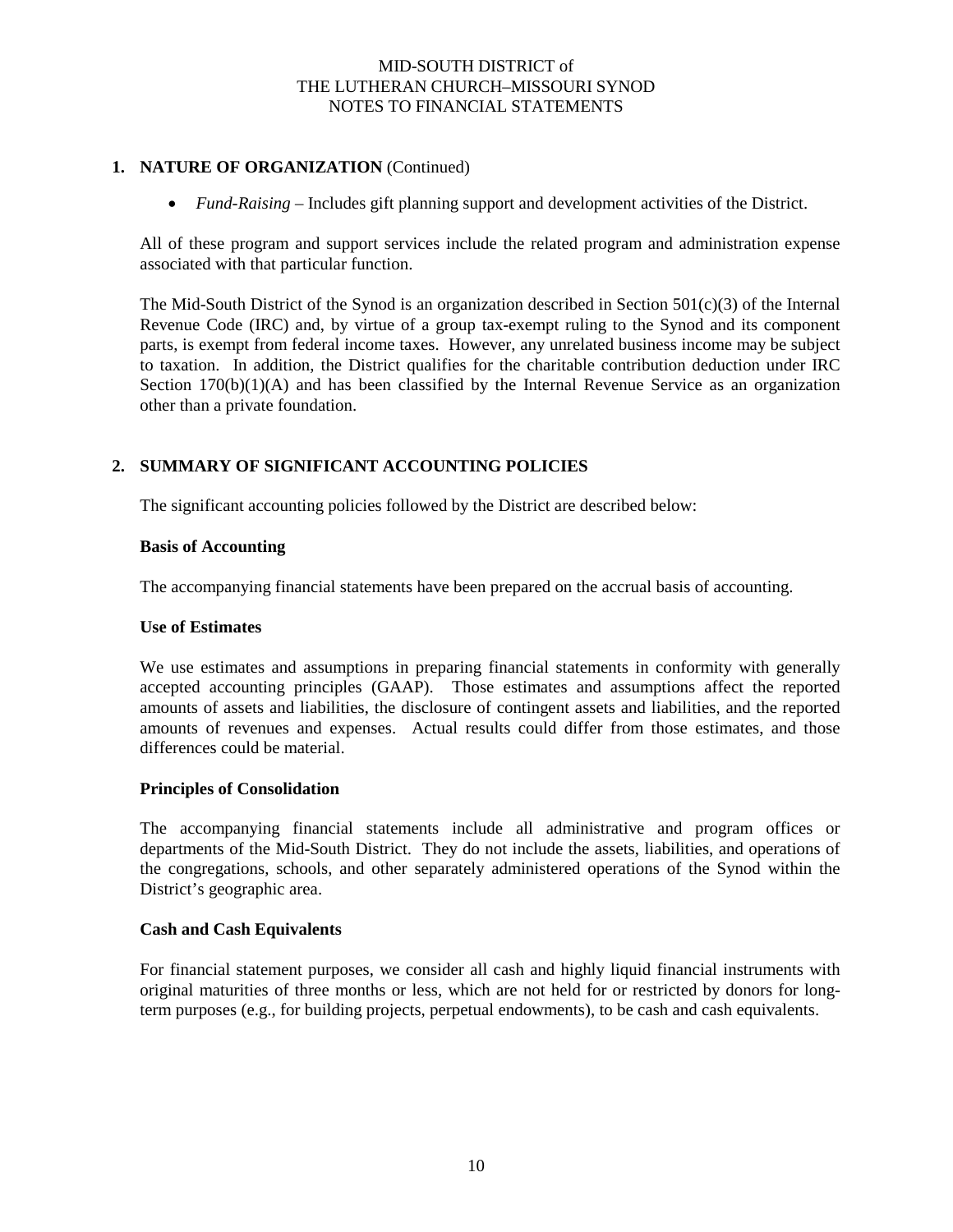#### **2. SUMMARY OF SIGNIFICANT ACCOUNTING POLICIES** (Continued)

#### **Investments and Net Investment Return/(Loss)**

We record investment purchases at cost, or if donated, at fair value on the date of receipt. Thereafter, investments are reported at their fair values in the Statement of Financial Position. Net investment return/(loss) consists of interest and dividend income, realized and unrealized capital gains and losses, less external investment expenses; it is reported in the Statement of Activities based on the existence or absence of donor-imposed restrictions.

#### **Contributions Receivable**

Unconditional promises to give that are expected to be collected within one year are recorded at net realizable value. Unconditional promises to give expected to be collected after one year are initially recorded at fair value using present value techniques, incorporating risk-adjusted discount rates designed to reflect the assumptions market participants would use in pricing the asset. In subsequent years, amortization of the discounts is included in contributions/support in the Statement of Activities. We determine the allowance for uncollectible promises to give based on historical experience, an assessment of current economic conditions, and a review of subsequent collections. Contributions receivable are written off when deemed uncollectible.

#### **Property and Equipment**

Property and equipment purchases of \$2,500 or more with an estimated useful life greater than one year are capitalized and recorded at cost, or if donated, at fair value on the date of receipt. Depreciation is computed using the straight-line method over the estimated useful lives of the assets ranging from 3 to 40 years, or in the case of capitalized leased assets or leasehold improvements, the lesser of the useful life of the asset or the lease term A salvage value of up to 25% is used on certain assets. When assets are sold or otherwise disposed of, the cost and related depreciation are removed from the accounts, and any resulting gain or loss is included in the Statement of Activities. Costs of maintenance and repairs that do not improve or extend the useful lives of the respective assets are expensed when incurred. Property held for sale is recorded at the lower of cost or estimated fair value.

We review the carrying values of property and equipment for impairment whenever events or circumstances indicate that the carrying value of an asset may not be recoverable from its use and eventual disposition. When considered impaired, an impairment loss is recognized in the Statement of Activities to the extent carrying value exceeds the fair value of the asset.

#### **Beneficial Interests in Perpetual Trusts**

We have been named as an irrevocable beneficiary of perpetual trusts held and administered by the LCMS Foundation. Perpetual trusts provide for the distribution of the net income of the trusts to the District; however, we will never receive the assets of the trusts. At the date we receive notice of a beneficial interest, a contribution with donor restrictions of a perpetual nature is recorded in the Statement of Activities and a beneficial interest in perpetual trust is recorded in the Statement of Financial Position at the fair value of the underlying trust assets, as determined/calculated by the LCMS Foundation. Thereafter, our beneficial interests in the trusts are reported at the fair value of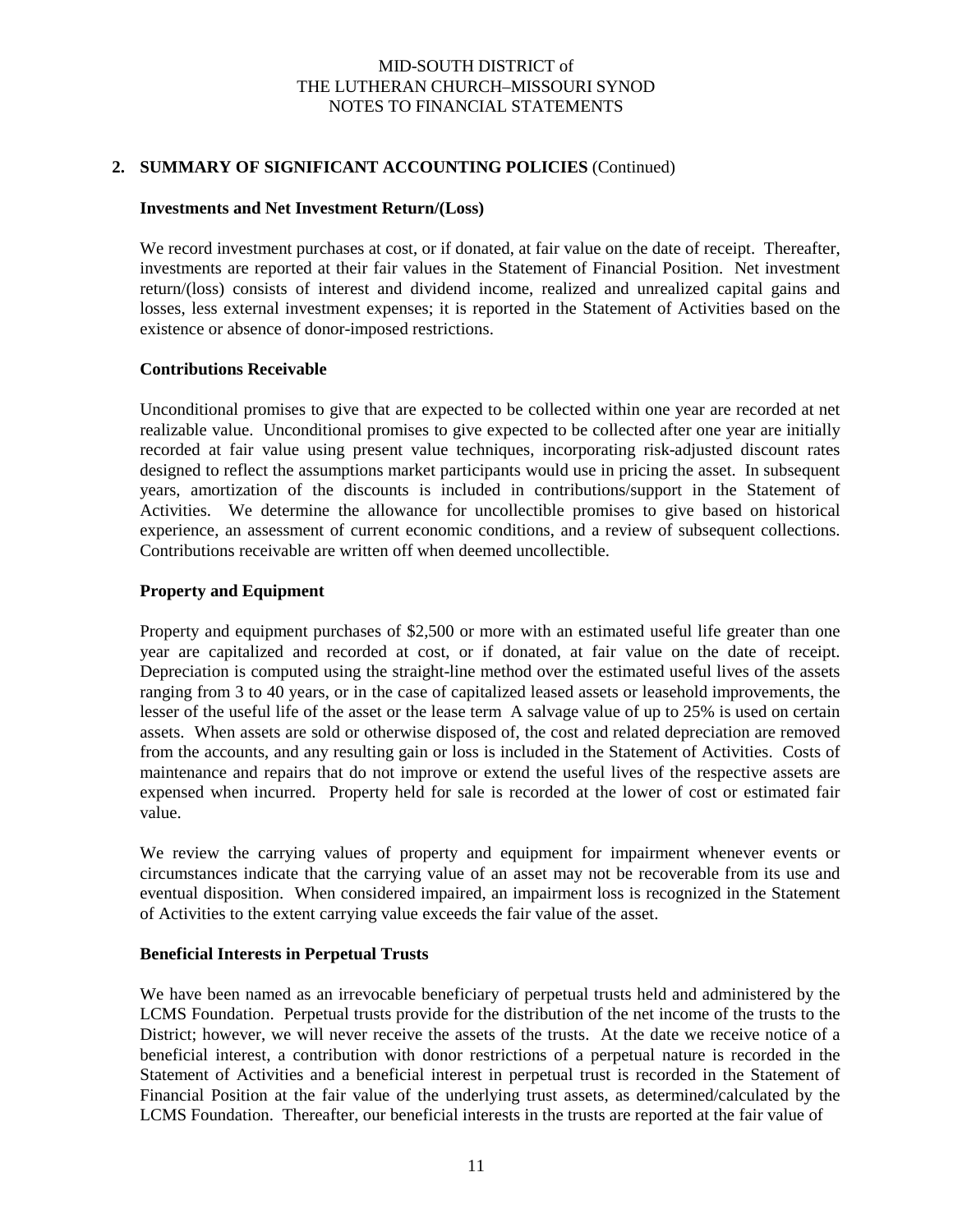#### **2. SUMMARY OF SIGNIFICANT ACCOUNTING POLICIES** (Continued)

#### **Beneficial Interests in Perpetual Trusts** (Continued)

the trust assets in the Statement of Financial Position, with trust distributions and changes in fair value recognized in the Statement of Activities.

#### **Grants Payable**

Unconditional promises to give which have been authorized and communicated to the recipient are reported as liabilities and expenses in the period in which the notification to the recipient occurs. If at the time the promise is made, the District expects to make payment in one year or less, the payable is recorded at net settlement value. Unconditional promises that the District expects to pay in more than one year are reported at fair value, which is measured as the present value of the amounts to be paid.

#### **Net Assets**

Net assets, revenues, gains and losses are classified based on the existence or absence of donorimposed restrictions. Accordingly, net assets and changes therein are classified and reported as follows:

*Net Assets Without Donor Restrictions* – Net assets available for use in general operations and not subject to donor restrictions. These net assets may be subject to self-imposed limits by action of the governing board. These board-designated net assets may be earmarked for future programs, contingencies, purchase/construction of fixed assets, or for other uses.

*Net Assets With Donor Restrictions* – Net assets subject to donor-imposed restrictions. Some donorimposed restrictions are temporary in nature, such as those that will be met by the passage of time or other events specified by the donor. Other donor-imposed restrictions are perpetual in nature, where the donor stipulates that resources be maintained in perpetuity. Donor-imposed restrictions that are temporary in nature are released when a restriction expires, that is, when the stipulated time has elapsed, when the stipulated purpose for which the resource was restricted has been fulfilled, or both.

#### **Contributions and Revenue Recognition**

Contributions are recognized as support in the Statement of Activities when cash, securities or other assets, an unconditional promise to give, or notification of a beneficial interest is received. Gifts of long-lived assets with explicit restrictions that specify how the assets are to be used and gifts of cash that must be used to acquire long-lived assets are reported as support in net assets with donor restrictions. Absent explicit donor restrictions about how long those long-lived assets must be maintained, we report expirations of donor restrictions when the donated or acquired long-lived assets are placed in service. Conditional promises to give are not included as support until the conditions on which they depend have been substantially met and the promises become unconditional. Donated services are reported as support in the Statement of Activities at fair value when those services (1) create or enhance nonfinancial assets or (2) require specialized skills, are provided by individuals possessing those skills, and would typically need to be purchased if not provided by donation.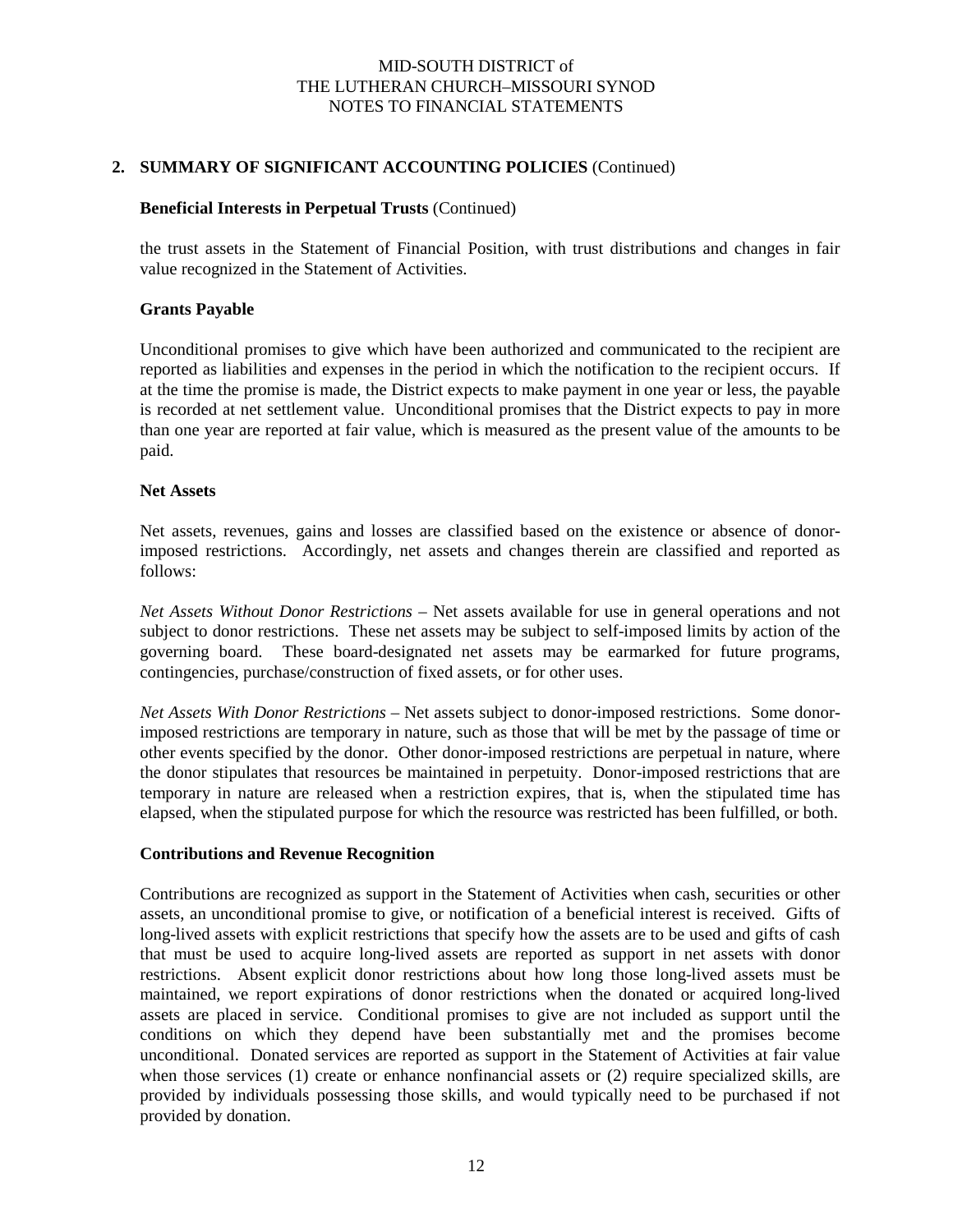#### **2. SUMMARY OF SIGNIFICANT ACCOUNTING POLICIES** (Continued)

#### **Contributions and Revenue Recognition** (Continued)

Revenue is recognized when earned. Program and supporting activity fees and payments received in advance are deferred to the applicable period in which the related services are performed or expenditures are incurred.

#### **Functional Allocation of Expenses**

The costs of program and supporting service activities have been summarized on a functional basis in the Statement of Activities. The Statement of Functional Expenses presents the natural classification detail of expenses by function. The financial statements include certain categories of expenses that are attributable to more than one program and supporting function. Therefore, these expenses require allocation to the programs and supporting services benefited on a basis that is reasonable and consistently applied. The expenses that are allocated include compensation and benefits, which are allocated based on estimates of time and effort, and District office building operations/maintenance expenses, depreciation, equipment purchases and maintenance, and insurance, which are all allocated based on the percentage of overall time and effort spent by the employees in each functional area to the total.

#### **Taxes**

We follow the accounting standards for contingencies in evaluating uncertain tax positions. This guidance requires financial statement recognition of the impact of a tax position if a position is more likely than not of being sustained on audit by the applicable regulatory authority, based on the technical merits of the position. These rules also provide guidance on measurement, recognition, classification, interest and penalties, transition, and disclosure requirements for uncertain tax positions. No liability has been recognized by the District for uncertain tax positions as of December 31, 2021 and 2020.

#### **Financial Instruments and Credit Risk**

We manage deposit concentration risk by placing cash and financial instruments with financial institutions believed by us to be creditworthy. At times, amounts on deposit may exceed insured limits or include uninsured investments in LCEF notes, money market mutual funds, etc. To date, we have not experienced losses in any of these accounts. Credit risk associated with accounts and contributions receivable is limited due to high historical collection rates and because substantial portions of the outstanding amounts are due from our member congregations or other agencies of the Synod who are supportive of our mission. Investment performance is monitored by the Finance Committee of the Board of Directors. Although the fair values of investments are subject to fluctuation from year-to-year, we believe the investment policies and guidelines are prudent for the long-term welfare of the organization.

#### **Subsequent Events**

The District has evaluated subsequent events through April 22, 2022, the date the financial statements were available to be issued.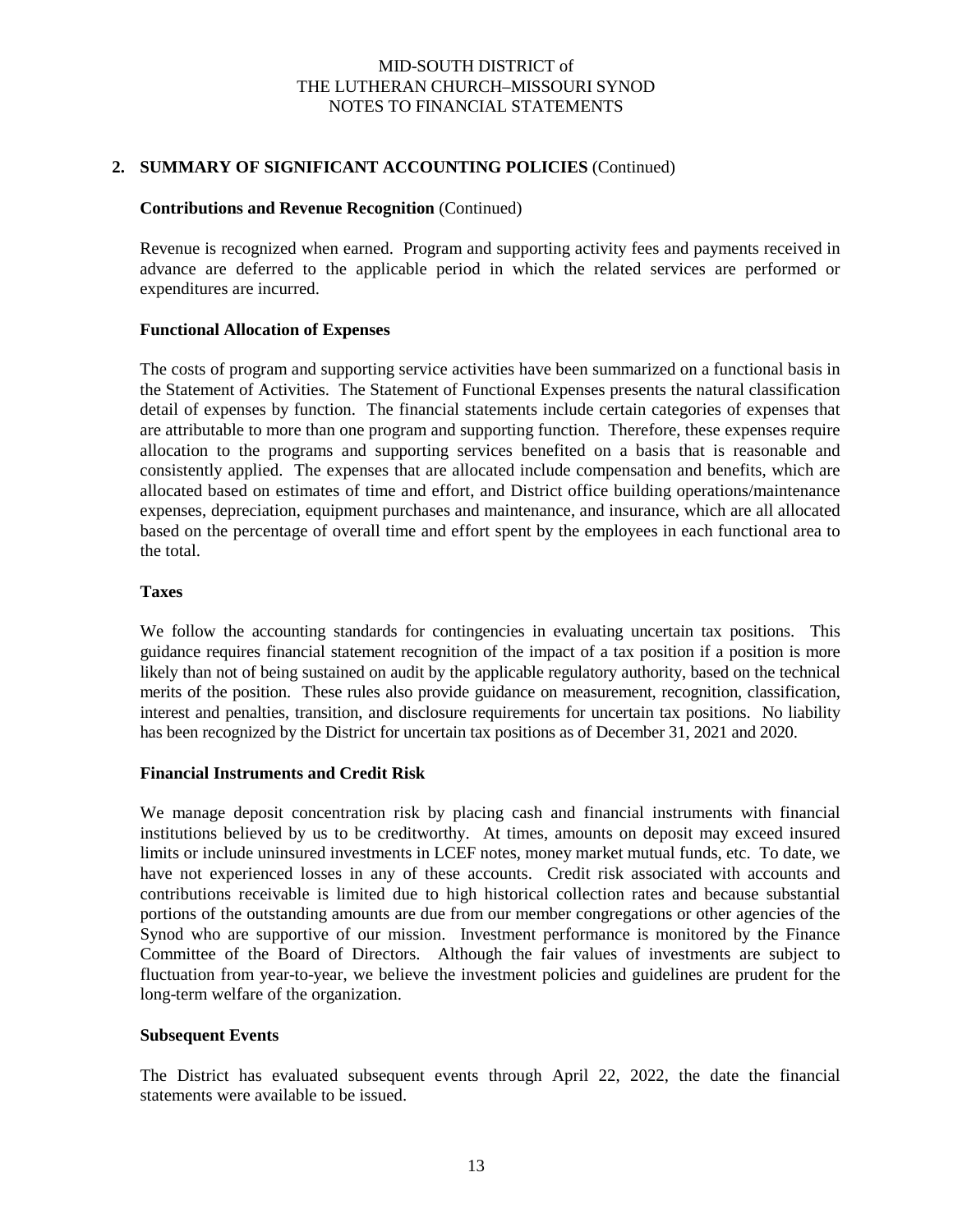#### **3. LIQUIDITY AND AVAILABILITY OF FINANCIAL ASSETS**

The following represents the District's financial assets at December 31, 2021 and 2020, that are available for general expenditure, that is, without donor or other restrictions limiting their use, within one year of the Statement of Financial Position date:

|                                                 | December 31        |     |             |
|-------------------------------------------------|--------------------|-----|-------------|
|                                                 | 2021               |     | 2020        |
| Financial Assets:                               |                    |     |             |
| Cash and Cash Equivalents                       | \$<br>1,361,558 \$ |     | 1,093,438   |
| <b>Operating Investments</b>                    | 5,665,866          |     | 3,992,634   |
| <b>Account Receivable</b>                       | 9,728              |     | 4,870       |
| <b>Contributions Receivable</b>                 | 129,224            |     | 56,624      |
| Cash Value of Life Insurance Policies           | 130,728            |     | 125,306     |
| <b>Endowment Investments</b>                    | 361,704            |     | 355,794     |
| Beneficial Interests in Perpetual Trusts        | 88,223             |     | 82,505      |
| Total Financial Assets at Year-End              | 7,747,031          |     | 5,711,171   |
| Less Those Unavailable for General Expenditures |                    |     |             |
| Within One Year Due to:                         |                    |     |             |
| Donor-Imposed or Contractual Restrictions       | (3,027,304)        |     | (2,705,428) |
| <b>Board Designations:</b>                      |                    |     |             |
| Amounts Set Aside for Operating Reserve         | (835,705)          |     | (779, 332)  |
| Quasi-Endowment Funds for Long-Term Investing   | (129, 436)         |     | (138, 128)  |
| Financial Assets Available to Meet Cash Needs   |                    |     |             |
| for General Expenditures Within One Year        | \$<br>3,754,586    | \$. | 2,088,283   |

The Operating Reserve Fund is a designated fund set aside by action of the Board of Directors. Occasionally, the Board designates a portion of any operating surplus to this operating reserve, which was \$835,705 and \$779,332 at December 31, 2021 and 2020, respectively. The minimum amount to be designated as operating reserves will be established in an amount sufficient to maintain ongoing operations and programs for a set period of time, measured in months. The operating reserve serves a dynamic role and will be reviewed and adjusted in response to internal and external changes. The targeted minimum operating reserve is an amount sufficient to maintain ongoing operations and programs for a period of twelve months. Actual calculation of this amount will be based on the cash flow analysis which is completed as a result of the budget each year. This cash flow analysis displays the projected impact each month's operation has on the cash balance available throughout the budget year.

Although the amount set aside for operating reserves is shown in the above table as unavailable for general expenditures within one year, the funds could be drawn upon if necessary in the event of financial distress or an immediate liquidity need. In addition, our board-designated endowments of \$129,436 and \$138,128 at December 31, 2021 and 2020, respectively, could be made available if necessary, although we do not intend to spend from these board-designated endowments.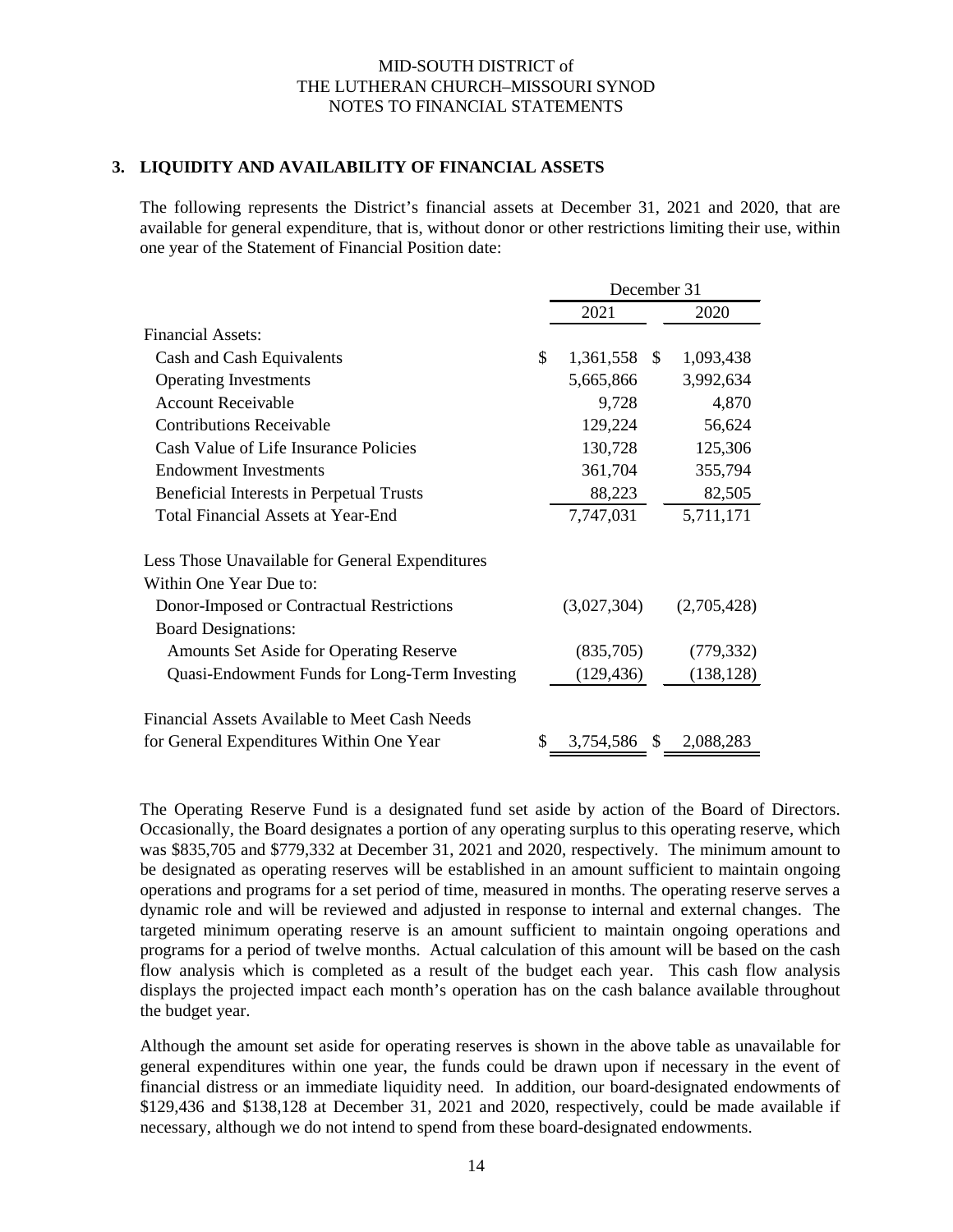#### **3. LIQUIDITY AND AVAILABILITY OF FINANCIAL ASSETS** (Continued)

The District maintains a 5-year financial projection model based on various assumptions concerning future revenue and expense expectations. These assumptions are based on historical data, analysis of congregational support, and church planting demographics; factoring in a 3% annual inflation factor. As part of its liquidity plan, excess cash is invested in short-term investments, including LCEF certificates. As disclosed in Note 8, the District also has unsecured lines of credit with LCEF which are available to meet cash flow needs.

#### **4. FAIR VALUE MEASUREMENTS**

We report certain assets and liabilities at fair value in the accompanying financial statements. Fair value is the price that would be received to sell an asset or paid to transfer a liability in an orderly transaction between market participants at the measurement date. Inputs used to determine fair value refer broadly to the assumptions that market participants would use in pricing the asset or liability, including assumptions about risk. Inputs may be observable or unobservable. We consider observable data to be market data that is readily available, regularly distributed or updated, reliable and verifiable, not proprietary, and provided by independent sources that are actively involved in the relevant market.

A fair value hierarchy is used to disclose the measurement of fair value based on the levels of observable or unobservable inputs as follows:

Level 1 Inputs – Quoted prices are available in active markets for identical assets or liabilities as of the measurement date. A quoted price for an identical asset or liability in an active market provides the most reliable fair value measurement because it is directly observable to the market.

Level 2 Inputs – Pricing inputs are other than quoted prices in active markets, which are either directly or indirectly observable as of the report date. Level 2 inputs include assets or liabilities for which quoted prices are available but traded less frequently and assets or liabilities that are fair valued using similar assets or liabilities, the parameters of which can be directly observed.

Level 3 Inputs – Assets or liabilities have little to no pricing observability as of the measurement date. These items are measured using management's best estimate of fair value, where the inputs into the determination of fair value are not observable and require significant management judgment or estimation.

In some cases, the inputs used to measure the fair value of an asset or liability might be categorized within different levels of the fair value hierarchy. In those cases, the fair value measurement is categorized in its entirety in the same level of the fair value hierarchy as the lowest level input that is significant to the entire measurement. Assessing the significance of a particular input to entire measurement requires judgment, taking into account factors specific to the asset or liability. The categorization of a financial instrument within the hierarchy is based upon the pricing transparency of the instrument and does not necessarily correspond to our assessment of the quality, perceived risk, or liquidity profile of the asset or liability.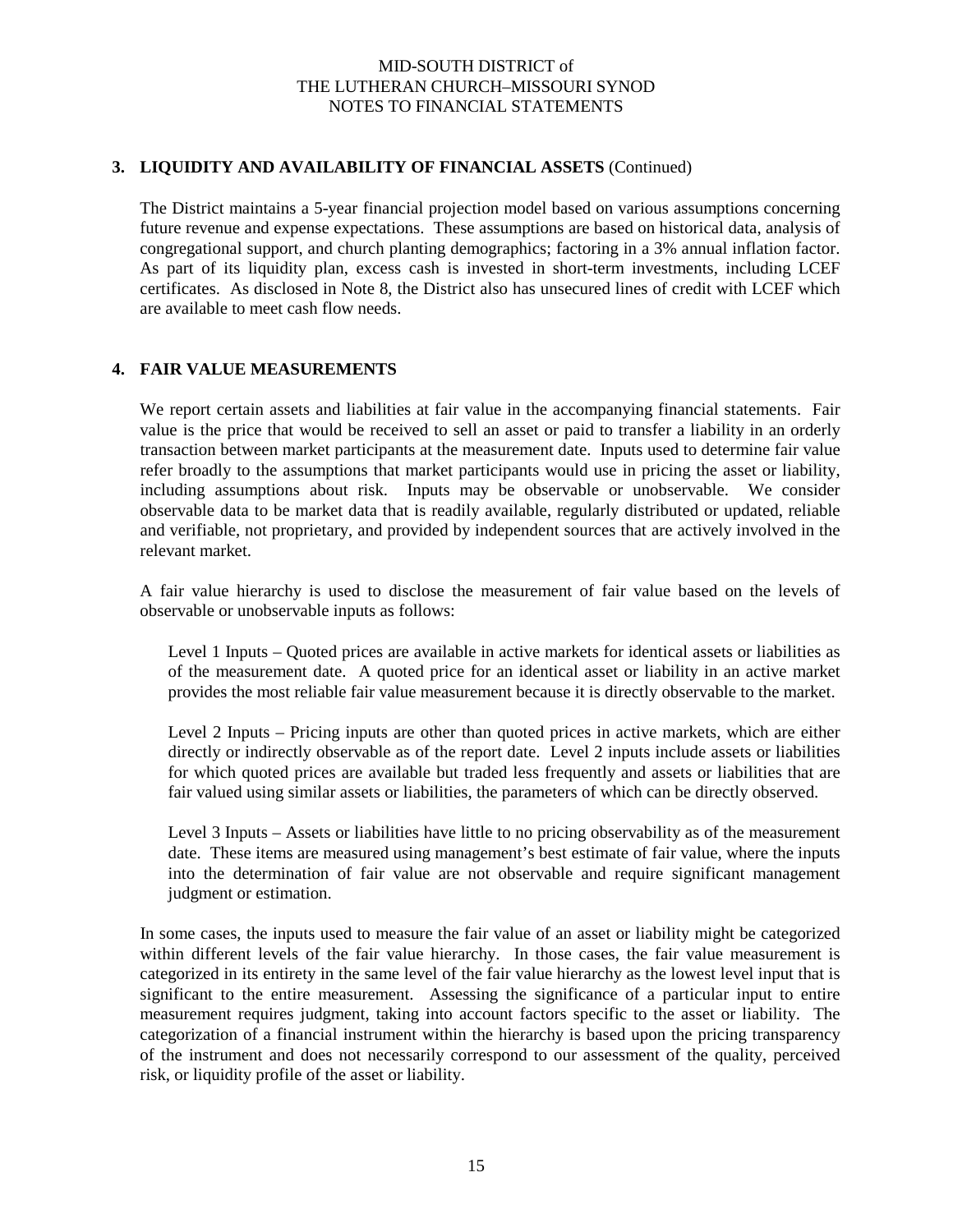#### **4. FAIR VALUE MEASUREMENTS** (Continued)

The following table presents financial instruments that are measured at fair value on a recurring basis and the level within the fair value hierarchy in which the fair value measurements fall, as well as the non-leveled instruments at December 31, 2021:

|                                |    |              |            |               |                               |           |               | Investments |
|--------------------------------|----|--------------|------------|---------------|-------------------------------|-----------|---------------|-------------|
|                                |    |              |            |               | Fair Value Measurements Using |           |               | Measured at |
|                                |    | Total        | Level 1    |               | Level <sub>2</sub>            | Level 3   |               | Cost or NAV |
| Operating Investments -        |    |              |            |               |                               |           |               |             |
| <b>LCEF Notes</b>              | \$ | 3,044,463 \$ |            | \$            |                               | \$        | \$            | 3,044,463   |
| <b>LCMS</b> Foundation:        |    |              |            |               |                               |           |               |             |
| <b>Moderate Balanced</b>       |    | 1,307,241    |            |               |                               |           |               | 1,307,241   |
| Core Bond                      |    | 196,462      |            |               |                               |           |               | 196,462     |
| Domestic Equity                |    | 147,463      |            |               |                               |           |               | 147,463     |
| <b>International Equity</b>    |    | 109,685      |            |               |                               |           |               | 109,685     |
| High Yield                     |    | 49,814       |            |               |                               |           |               | 49,814      |
| Cash                           |    | 1,092        |            |               |                               |           |               | 1,092       |
| Mutual Fund                    |    | 809,646      | 809,646    |               |                               |           |               |             |
|                                | S  | 5,665,866 \$ | 809,646 \$ |               | - \$                          |           | $\mathcal{S}$ | 4,856,220   |
|                                |    |              |            |               |                               |           |               |             |
| Beneficial Interests in        |    |              |            |               |                               |           |               |             |
| <b>Perpetual Trusts</b>        | \$ | 88,223 \$    |            | $\mathcal{S}$ | $-$ \$                        | 88,223 \$ |               |             |
|                                |    |              |            |               |                               |           |               |             |
| <b>Endowment Investments -</b> |    |              |            |               |                               |           |               |             |
| <b>LCEF Notes</b>              | \$ | 139,863 \$   |            | $\mathcal{S}$ |                               | \$        | \$            | 139,863     |
| <b>LCMS</b> Foundation:        |    |              |            |               |                               |           |               |             |
| Moderate Balanced              |    | 97,537       |            |               |                               |           |               | 97,537      |
| Cash                           |    | 1,399        |            |               |                               |           |               | 1,399       |
| <b>Mutual Fund</b>             |    | 122,905      | 122,905    |               |                               |           |               |             |
|                                | \$ | 361,704 \$   | 122,905 \$ |               | $-$ \$                        | $-$ \$    |               | 238,799     |

The following is a reconciliation of beginning and ending balances of assets measured at fair value on a recurring basis using significant unobservable inputs (Level 3) for the year ended December 31, 2021:

|                  | <b>Balance</b><br>12/31/2020 | Net New or<br>(Matured) Gifts | Change<br>in Value | Balance<br>12/31/2021 |
|------------------|------------------------------|-------------------------------|--------------------|-----------------------|
| Perpetual Trusts | 82.505                       | $-$ S                         | 5.718              | 88.223                |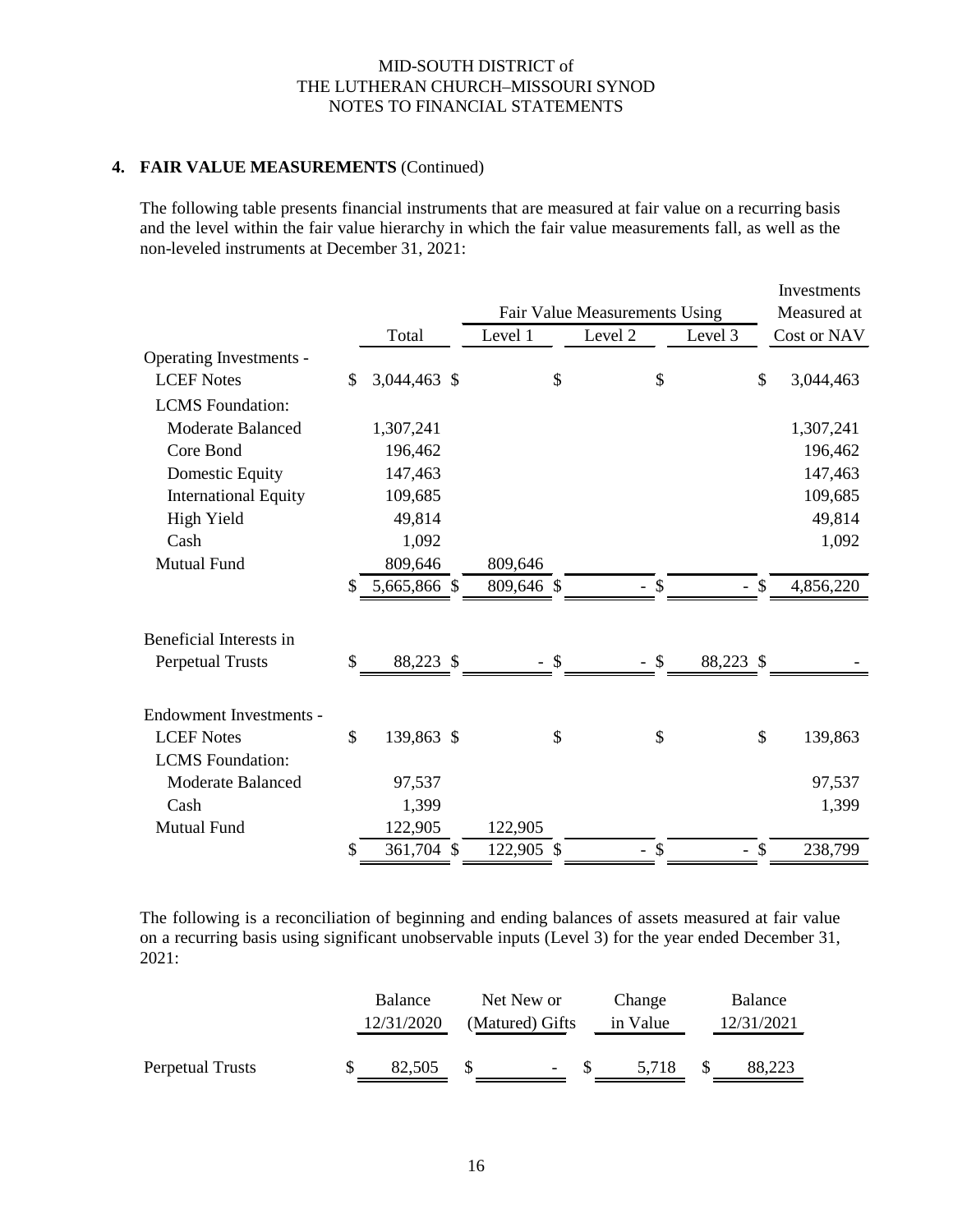#### **4. FAIR VALUE MEASUREMENTS** (Continued)

The following table presents financial instruments that are measured at fair value on a recurring basis and the level within the fair value hierarchy in which the fair value measurements fall, as well as the non-leveled instruments at December 31, 2020:

|                         |               |              |            |                                |              | Investments |
|-------------------------|---------------|--------------|------------|--------------------------------|--------------|-------------|
|                         |               |              |            | Fair Value Measurements Using  |              | Measured at |
|                         |               | Total        | Level 1    | Level 2                        | Level 3      | Cost or NAV |
| Operating Investments - |               |              |            |                                |              |             |
| <b>LCEF</b> Notes       | \$            | 2,793,281 \$ | \$         | \$                             | \$           | 2,793,281   |
| <b>LCMS</b> Foundation: |               |              |            |                                |              |             |
| Moderate Balanced       |               | 1,199,353    |            |                                |              | 1,199,353   |
|                         |               | 3,992,634 \$ | S          | - \$                           | $\mathbb{S}$ | 3,992,634   |
| Beneficial Interest in  |               |              |            |                                |              |             |
| Perpetual Trust         | \$            | 82,505 \$    | - \$       | - \$                           | 82,505 \$    |             |
| Endowment Investments - |               |              |            |                                |              |             |
| <b>LCEF</b> Notes       | $\mathcal{S}$ | 232,712 \$   | \$         | \$                             | \$           | 232,712     |
| Mutual Fund             |               | 123,082      | 123,082    |                                |              |             |
|                         | \$            | 355,794 \$   | 123,082 \$ | \$<br>$\overline{\phantom{a}}$ | \$           | 232,712     |

The following is a reconciliation of beginning and ending balances of assets measured at fair value on a recurring basis using significant unobservable inputs (Level 3) for the year ended December 31, 2020:

|                 | Balance    | Net New or               | Change   | Balance    |
|-----------------|------------|--------------------------|----------|------------|
|                 | 12/31/2019 | (Matured) Gifts          | in Value | 12/31/2020 |
|                 |            |                          |          |            |
| Perpetual Trust | 75,683     | $\overline{\phantom{a}}$ | 6.822    | 82,505     |

A portion of our endowment investments is classified within Level 1 because they comprise marketable securities with readily determinable fair values based on daily redemption values. The fair value of our beneficial interests in perpetual trusts is based on the fair values of the trust investments as reported by the trustee, the LCMS Foundation. This is considered a Level 3 measurement.

(Continued)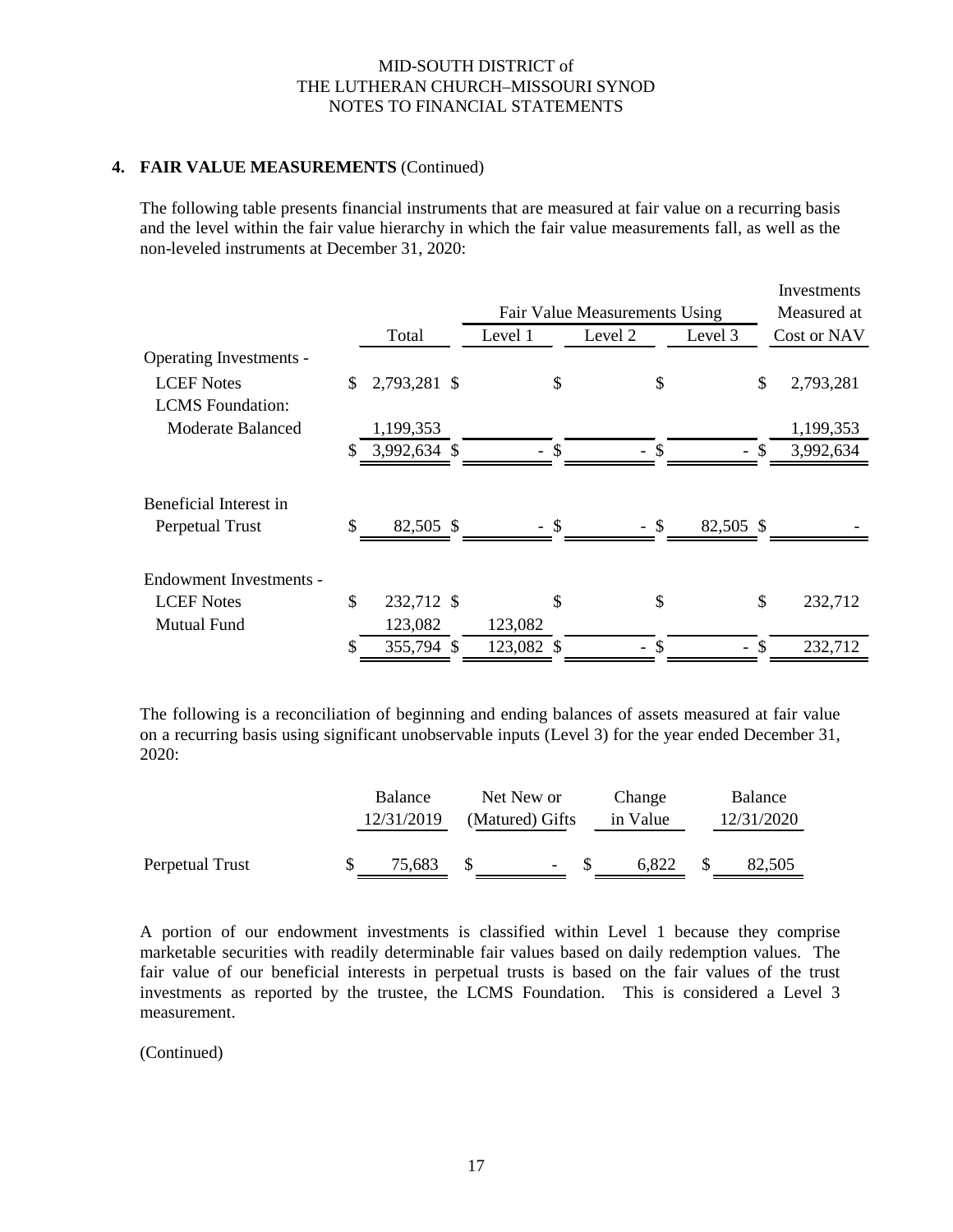#### **4. FAIR VALUE MEASUREMENTS** (Continued)

The District uses the net asset value (NAV) per share as a practical expedient to estimate the fair values of investments in the LCMS Foundation common funds, which do not have readily determinable fair values. These investments are not classified within the fair value hierarchy as shown in the above tables. All investments measured at fair value based on NAV per share as of December 31, 2021 and 2020, are summarized below:

|                                      | 2021                      |       |
|--------------------------------------|---------------------------|-------|
| <b>LCMS</b> Foundation Common Funds: |                           |       |
| Fair Value                           | $$1,811,757$ $$1,199,353$ |       |
| <b>Unfunded Commitments</b>          | - \$                      |       |
| <b>Redemption Frequency</b>          | Daily                     | Daily |
| <b>Redemption Notice Period</b>      | Daily                     | Daily |

The LCMS Foundation carries out its investment management services through various common funds to invest the assets entrusted to it. A common fund pools the assets of numerous smaller accounts to provide for greater diversification and ease of investment management. Holders of a common fund are called participants; the District is such a participant. Participants buy and sell units of the common fund asset. In order to determine the price per unit of a common fund, all assets held by the common fund (which can include individual securities or units of other common funds) are valued as of the end of the month (the valuation date). This value is divided by the total number of units held by the participants in the common fund to determine the per-unit value. Transactions in the common fund (either purchases or redemptions) are calculated based on the per-unit value on the valuation date.

During the valuation process, the common funds accrue income and expenses for the valuation period. The net income to the funds is divided by the total number of units held by participants for the valuation period to establish the income per unit factor. Each participant receives an allocation of the net income determined by multiplying the income per unit factor times the number of units held by the participant of the common fund. Net realized and termination gains in LCMS Foundation common funds are also calculated and distributed annually to the participants.

The LCMS Foundation's Moderate Balanced Fund is a moderate risk investment focused on providing modest income generation with a potential for growth; the portfolio holds both fixed income bonds (50%) and domestic and international securities (50%). The Core Bond Fund is a low risk investment focused on fixed income; the portfolio holds government issues, mortgage-backed securities, and investment grade corporate bonds with a wide range of maturities. The Domestic Equity fund is a higher risk investment designed to provide exposure to the entire United States equity market; the portfolio holds common stock issued by domestic corporations and traded on domestic exchanges. The International Equity fund is a higher risk investment designed to invest in securities of both developed and emerging markets; the portfolio holds common stock issued by foreign corporations traded on foreign exhanges. The High Yield Bond Fund is low to moderate risk investment focused on fixed income; the portfolio holds bonds and short-term bank loans that are lower in quality and pay interest that are higher than investment grade bonds.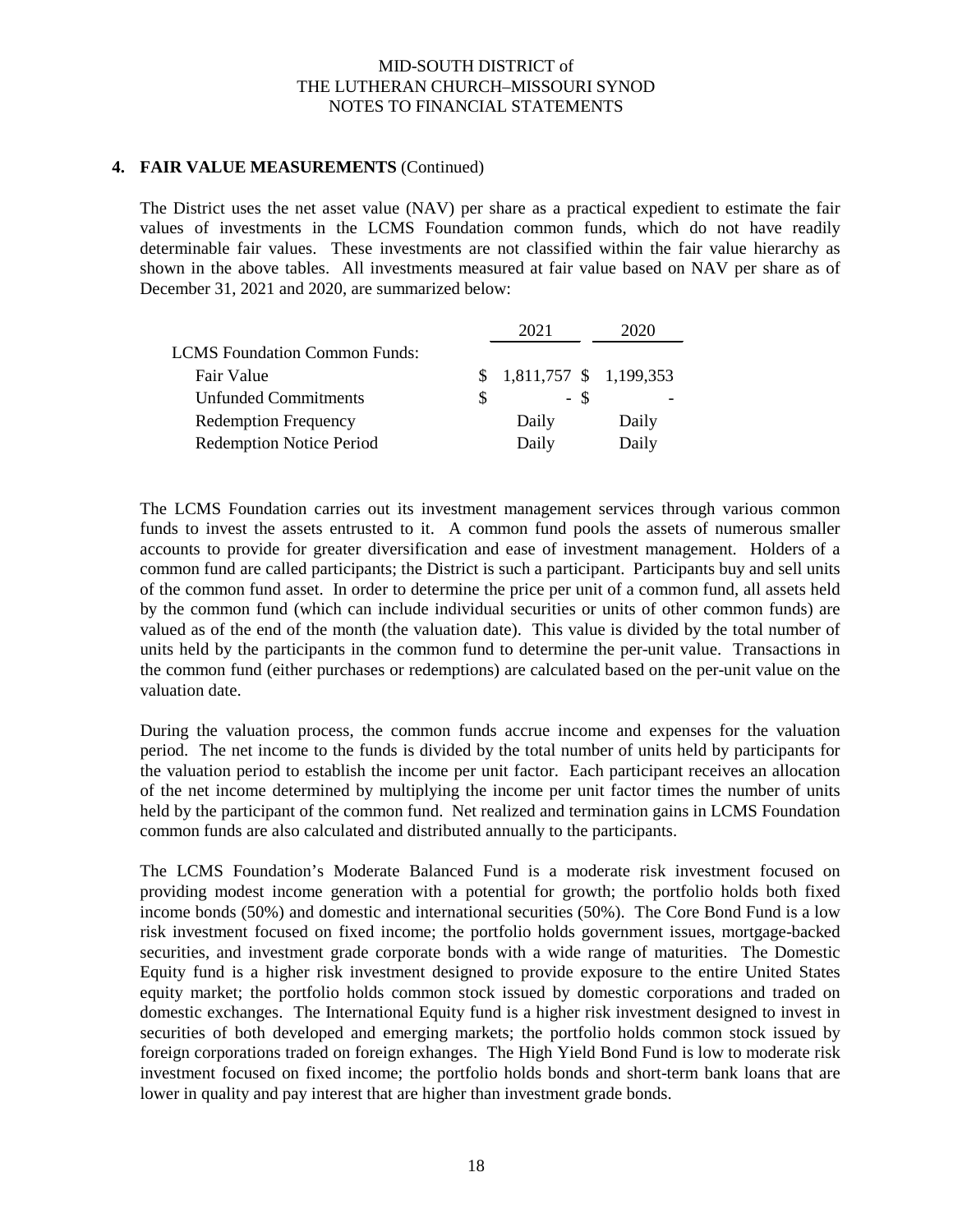#### **5. CONTRIBUTIONS RECEIVABLE**

At December 31, 2021 and 2020, we had unconditional promises to give to the District from our member congregations and others totaling \$129,224 and \$56,624, respectively. All amounts were received by the District shortly after the respective fiscal year-end.

#### **6. PROPERTY AND EQUIPMENT**

Property and equipment consists of:

|                                  |    | December 31 |               |            |  |  |  |
|----------------------------------|----|-------------|---------------|------------|--|--|--|
|                                  |    | 2021        |               | 2020       |  |  |  |
| Land                             | \$ | 258,649     | \$            | 258,649    |  |  |  |
| Office Building                  |    | 944,958     |               | 944,958    |  |  |  |
| <b>Mission Property</b>          |    | 92,572      |               | 92,572     |  |  |  |
| Office Furnishings and Equipment |    | 239,096     |               | 232,549    |  |  |  |
| Vehicles                         |    | 90,969      |               | 90,041     |  |  |  |
|                                  |    | 1,626,244   |               | 1,618,769  |  |  |  |
| Less: Accumulated Depreciation   |    | (712, 114)  |               | (669, 655) |  |  |  |
| Net Property and Equipment       | S  | 914,130     | <sup>\$</sup> | 949,114    |  |  |  |

#### **7. GRANTS PAYABLE**

The District has unconditionally promised to give to the Synod and various unrelated entities \$104,349 and \$72,283 at December 31, 2021 and 2020, respectively. These amounts are expected to be paid within one year of the respective fiscal year-end.

#### **8. LINES OF CREDIT**

LCEF establishes a line of credit for each participating district based on the district's program performance; this line of credit is evaluated and adjusted by LCEF annually in July. As of and for the years ended December 31, 2021 and 2020, we had an unsecured line of credit with LCEF in the amount of \$249,992 and \$201,738, respectively. We also had an additional \$200,000 line of credit with LCEF for both fiscal years. Borrowings under these lines would bear interest at the current rate of 3.875% and 4.25%, respectively. As of and during the years ended December 31, 2021 and 2020, there were no borrowings against these lines of credit.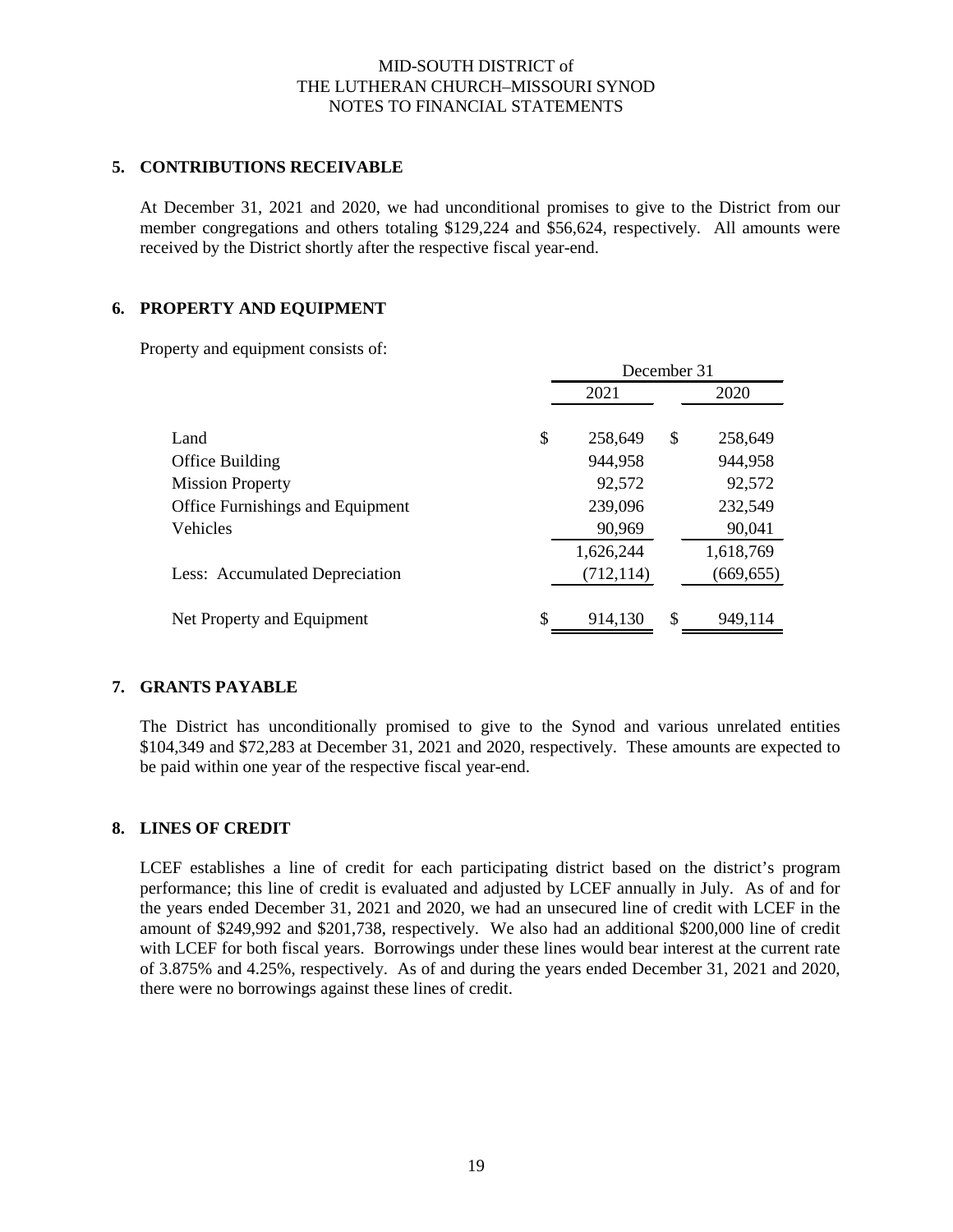### **9. CAPITAL LEASE OBLIGATION**

Certain office equipment with a recorded cost of \$30,474 and accumulated depreciation of \$7,110 at December 31, 2021, is held under a lease agreement which expires in October 2025. The lease obligation and related equipment have been recorded as an asset and a liability of the District.

Future minimum principal payments, based on an interest rate of 4.226%, are as follows:

| <b>Year Ending</b>              |    |        |
|---------------------------------|----|--------|
| December 31                     |    |        |
| 2022                            | \$ | 6,854  |
| 2023                            |    | 7,149  |
| 2024                            |    | 7,457  |
| 2025                            |    | 6,459  |
|                                 |    |        |
| <b>Total Principal Payments</b> | S  | 27,919 |

### **10. NET ASSETS WITHOUT DONOR RESTRICTIONS**

Net assets without donor restrictions consist of the following:

|                                                    |     | December 31 |              |           |  |
|----------------------------------------------------|-----|-------------|--------------|-----------|--|
|                                                    |     | 2021        |              | 2020      |  |
| Undesignated                                       | \$. | 2,398,592   | $\mathbb{S}$ | 2,319,797 |  |
| Designated by Board for:                           |     |             |              |           |  |
| World and National Missions                        |     | 2,453,269   |              | 1,129,122 |  |
| Congregational Health and Services                 |     | 13,839      |              | 13,839    |  |
| District and Synodical Conventions                 |     | 12,077      |              | 12,077    |  |
| Management and General                             |     | 221,659     |              | 239,159   |  |
| <b>Operating Reserve</b>                           |     | 835,705     |              | 779,332   |  |
| <b>Quasi-Endowments - Preparing Church Workers</b> |     | 129,436     |              | 138,128   |  |
|                                                    |     |             |              |           |  |
|                                                    |     | 6,064,577   | <sup>S</sup> | 4,631,454 |  |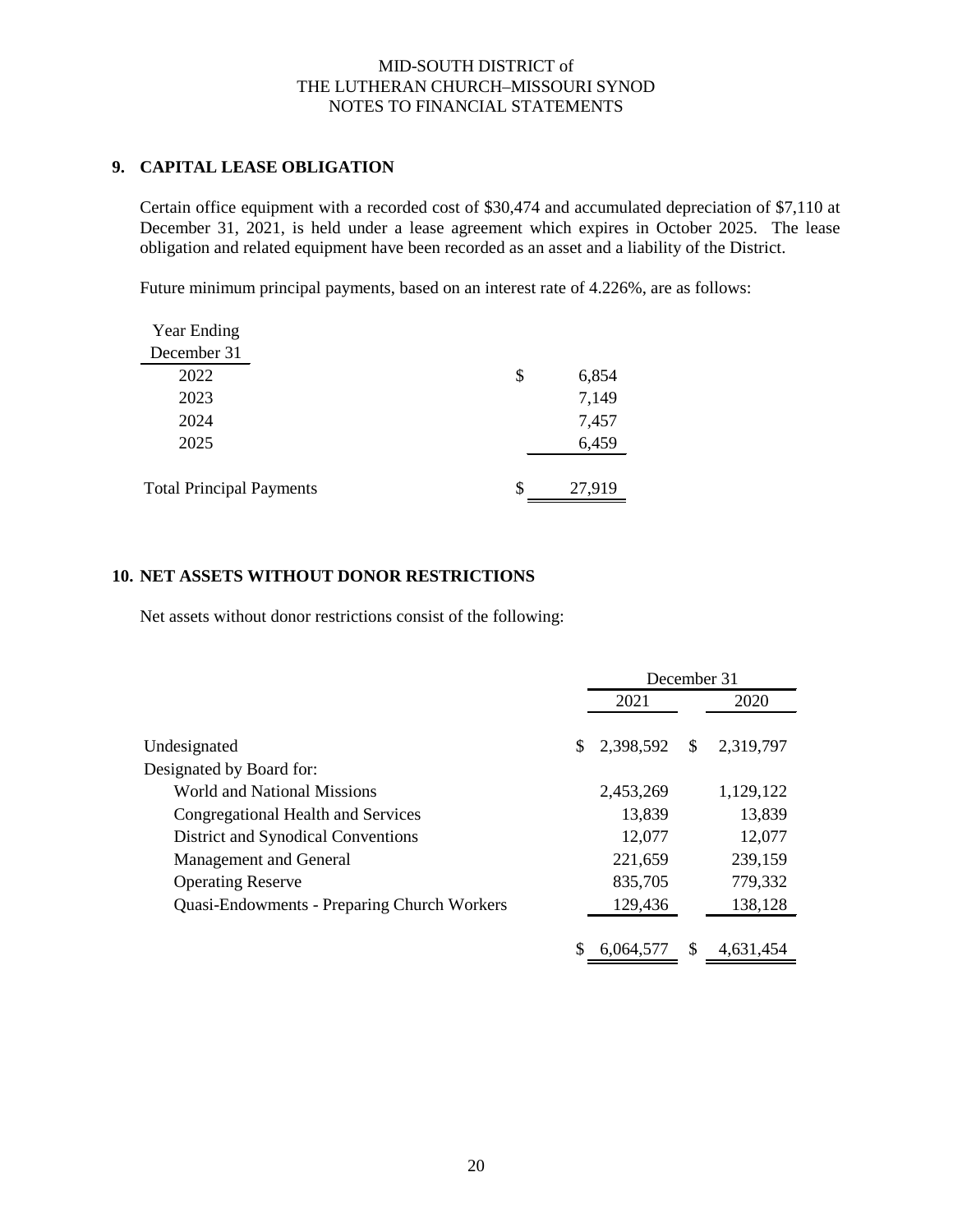# **11. NET ASSETS WITH DONOR RESTRICTIONS**

Net assets with donor restrictions are restricted for the following purposes or periods:

|                                                | December 31     |    |           |
|------------------------------------------------|-----------------|----|-----------|
|                                                | 2021            |    | 2020      |
| <b>Purpose Restrictions:</b>                   |                 |    |           |
| <b>World and National Missions</b>             | \$<br>1,686,434 |    | 1,260,939 |
| Preparing Church Workers                       | 19,078          |    | 28,119    |
| <b>Congregational Health and Services</b>      | 2,615           |    | 4,255     |
| Management and General                         | 930             |    | 930       |
|                                                | 1,709,057       |    | 1,294,243 |
| <b>Time Restrictions:</b>                      |                 |    |           |
| Cash Value of Life Insurance Policies          | 130,728         |    | 125,306   |
|                                                |                 |    |           |
| Endowments:                                    |                 |    |           |
| Corpus (Perpetual) -                           |                 |    |           |
| <b>Preparing Church Workers</b>                | 102,352         |    | 102,352   |
| Congregational Health and Services             | 91,331          |    | 91,331    |
|                                                | 193,683         |    | 193,683   |
| Term Endowments -                              |                 |    |           |
| <b>World and National Missions</b>             | 880,302         |    | 989,187   |
| Congregational Health and Services             | 7,153           |    | 9,522     |
|                                                | 887,455         |    | 998,709   |
| Net Investment Return Subject to Appropriation |                 |    |           |
| and Expenditure; Restricted by Donors for:     |                 |    |           |
| Preparing Church Workers                       | 10,553          |    | 7,730     |
| Congregational Health and Services             | 7,605           |    | 3,252     |
|                                                | 18,158          |    | 10,982    |
| <b>Total Endowments</b>                        | 1,099,296       |    | 1,203,374 |
| Beneficial Interests in Perpetual Trusts       | 88,223          |    | 82,505    |
|                                                | \$<br>3,027,304 | \$ | 2,705,428 |

(Continued)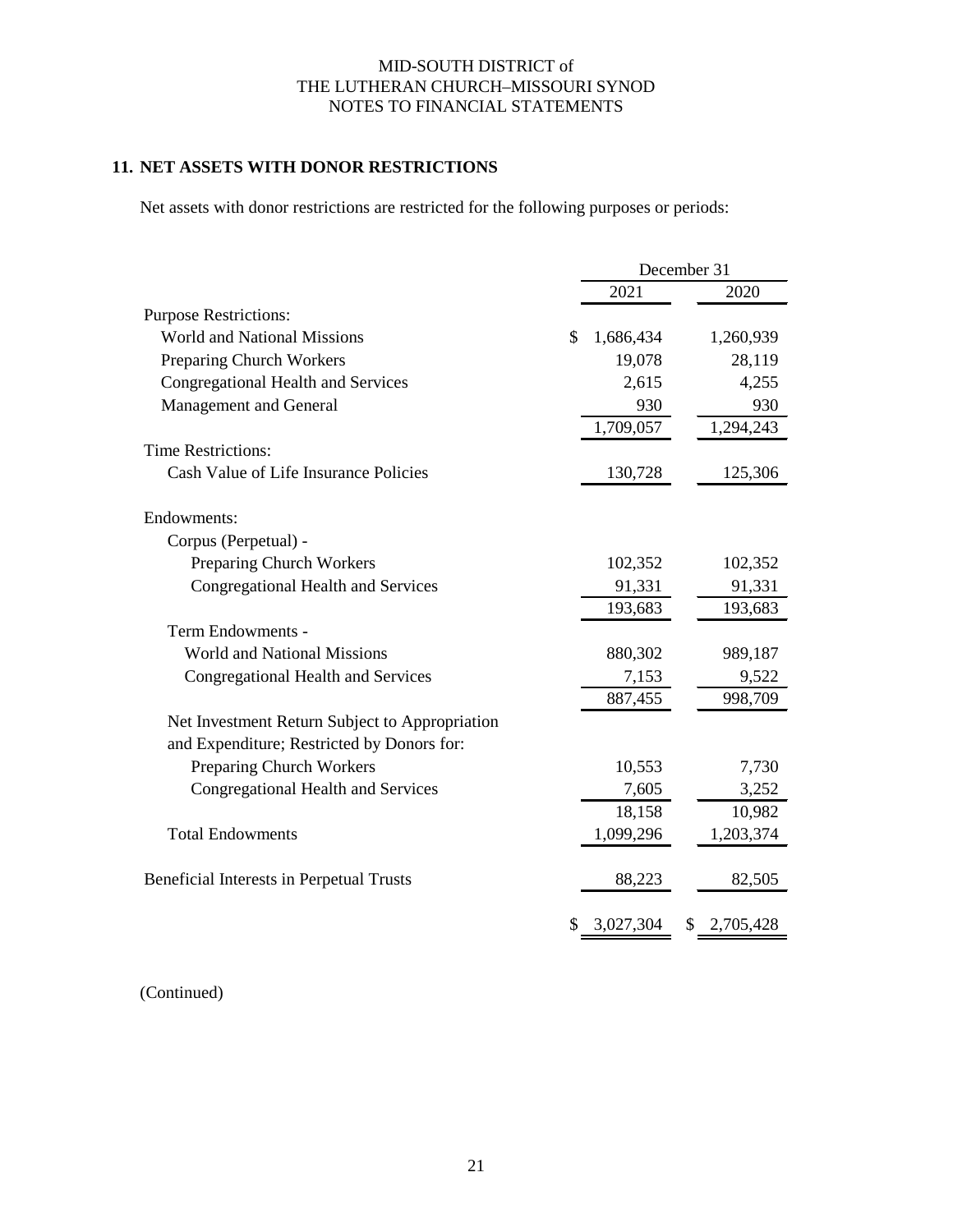#### **11. NET ASSETS WITH DONOR RESTRICTIONS** (Continued)

Net assets were released from donor restrictions when expenses were incurred to satisfy the restricted purpose, or by occurrence of the passage of time or other events specified by the donors as follows:

|                                              | December 31   |    |         |  |
|----------------------------------------------|---------------|----|---------|--|
|                                              | 2021          |    | 2020    |  |
| <b>Satisfaction of Purpose Restrictions:</b> |               |    |         |  |
| <b>World and National Missions</b>           | \$<br>565,822 | -S | 117,636 |  |
| <b>Preparing Church Workers</b>              | 54,351        |    | 54,908  |  |
| Congregational Health and Services           | 12,562        |    | 53,997  |  |
| Management and General                       |               |    | 775     |  |
|                                              | 632.735       |    | 227.316 |  |

#### **12. ENDOWMENT FUNDS**

Our endowment (the Endowment) consists of eight individual funds established by donors to provide annual funding for specific activities and general operations. The Endowment also includes certain net assets without donor restrictions that have been designated for endowment by the Board of Directors.

The District classifies amounts in its donor-restricted endowment fund as net assets with donor restrictions until the Board of Directors appropriates amounts for expenditure and any purpose restrictions have been met. Our Board has interpreted the Tennessee enacted version of the Uniform Prudent Management of Institutional Funds Act (UPMIFA) as requiring the preservation of the fair value of the original gift of the donor-restricted endowment funds, as of the gift date, unless there are explicit donor stipulations to the contrary. As a result of this interpretation, we retain in perpetuity (a) the original value of initial and subsequent gifts donated to the endowment and (b) any accumulations to the endowment that are required to be maintained in perpetuity in accordance with the applicable donor gift instrument. Donor-restricted amounts not retained in perpetuity are subject to appropriation and expenditure by us in a manner consistent with the standard of prudence prescribed by UPMIFA. We consider the following factors in making a determination to appropriate or accumulate donor-restricted endowment funds:

- The duration and preservation of the endowment fund
- The purposes of the organization and the donor-restricted endowment fund
- General economic conditions
- The possible effect of inflation and deflation
- The expected total return from income and the appreciation of investments
- Other resources of the District
- The investment policies of the District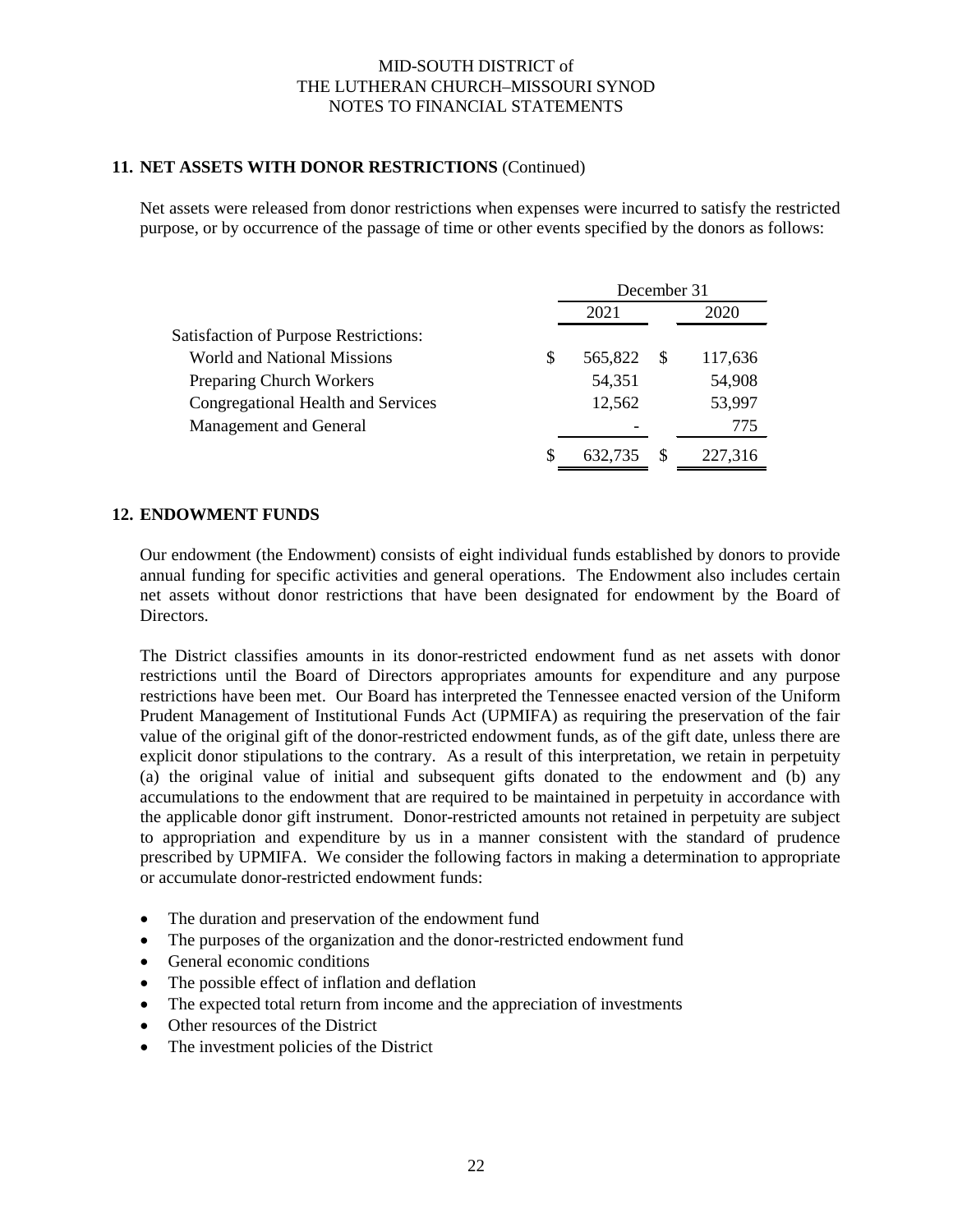#### **12. ENDOWMENT FUNDS** (Continued)

From time to time, certain donor-restricted endowment funds may have fair values less than the amount required to be maintained by donors or by law (underwater endowments). We have interpreted UPMIFA to permit spending from underwater endowments in accordance with prudent measures required under law. There were no underwater endowments as of December 31, 2021 and 2020.

*Investment and Spending Policies –* Endowment assets are currently being managed and invested by the Executive Director for Business and Finance in consultation with the District President. Endowment assets include those assets of donor-restricted endowment funds the District must hold in perpetuity or for donor-specified periods, as well as those of board-designated endowment funds. The District has adopted investment and spending policies for endowment assets that attempt to provide a predictable stream of funding to programs supported by its endowment. In order to accomplish the District's endowment investment objectives, funds are invested in a mix of LCEF term notes, fixed income securities, and equity securities. Exceptions to this policy may be granted by the Finance Committee of the Board of Directors if the donor specifies an alternate financial institution. The Finance Committee reviews the endowment investments and their performance on an annual basis.

As of December 31, 2021 and 2020, we had the following endowment net asset composition by fund type:

|                                                 | <b>Without Donor</b><br>Restrictions |         | With Donor<br>Restrictions | Total        |                 |
|-------------------------------------------------|--------------------------------------|---------|----------------------------|--------------|-----------------|
| December 31, 2021                               |                                      |         |                            |              |                 |
| <b>Board-Designated Endowment Funds</b>         | \$                                   | 129,436 | -S                         |              | \$<br>129,436   |
| Donor-Restricted Endowment Funds:               |                                      |         |                            |              |                 |
|                                                 |                                      |         |                            | 193,683      | 193,683         |
| Amounts Required to be Maintained in Perpetuity |                                      |         |                            |              |                 |
| <b>Term Endowments</b>                          |                                      |         |                            | 887,455      | 887,455         |
| <b>Accumulated Investment Return</b>            |                                      |         |                            | 18,158       | 18,158          |
|                                                 |                                      |         |                            |              |                 |
| <b>Total Endowment</b>                          | \$                                   | 129,436 | <sup>S</sup>               | 1,099,296 \$ | 1,228,732       |
|                                                 |                                      |         |                            |              |                 |
|                                                 |                                      |         |                            |              |                 |
| December 31, 2020                               |                                      |         |                            |              |                 |
| <b>Board-Designated Endowment Funds</b>         | \$                                   | 138,128 | -S                         |              | \$<br>138,128   |
| Donor-Restricted Endowment Funds:               |                                      |         |                            |              |                 |
| Amounts Required to be Maintained in Perpetuity |                                      |         |                            | 193,683      | 193,683         |
| <b>Term Endowments</b>                          |                                      |         |                            | 998,709      | 998,709         |
| <b>Accumulated Investment Return</b>            |                                      |         |                            | 10,982       | 10,982          |
|                                                 |                                      |         |                            |              |                 |
| <b>Total Endowment</b>                          |                                      | 138,128 | <sup>\$</sup>              | 1,203,374    | \$<br>1,341,502 |
|                                                 |                                      |         |                            |              |                 |

<sup>(</sup>Continued)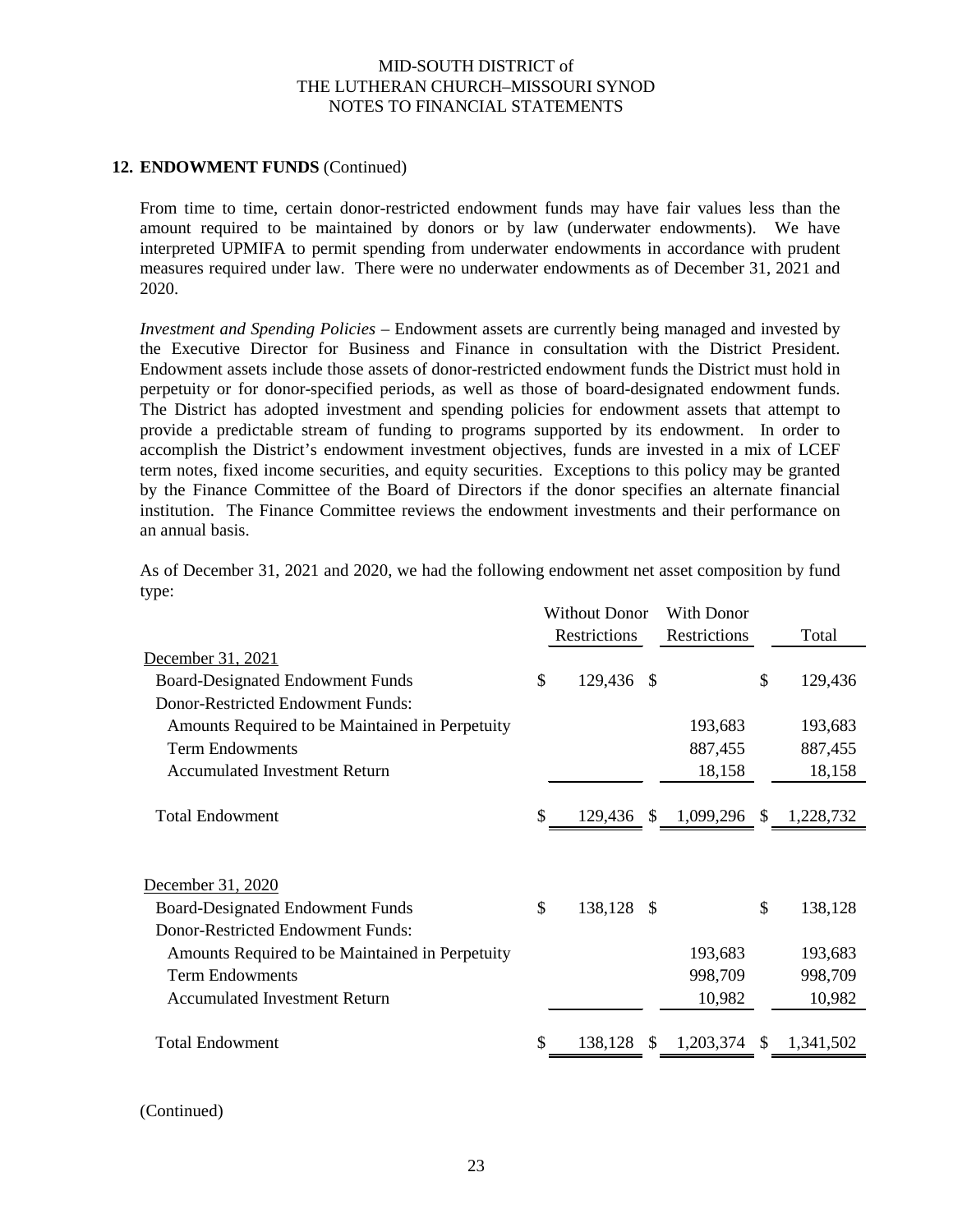#### **12. ENDOWMENT FUNDS** (Continued)

Changes in the endowment net assets for the years ended December 31, 2021 and 2020, are as follows:

|                                              |               | <b>Without Donor</b> |      | With Donor                        |               |           |
|----------------------------------------------|---------------|----------------------|------|-----------------------------------|---------------|-----------|
|                                              |               | Restrictions         |      | Restrictions                      |               | Total     |
| Year Ended December 31, 2021                 |               |                      |      |                                   |               |           |
| Endowment Net Assets - Beginning of Year     | $\mathbb{S}$  | 138,128 \$           |      | 1,203,374                         | -S            | 1,341,502 |
| Net Investment Return                        |               | 1,735                |      | 34,103                            |               | 35,838    |
| Contributions                                |               |                      |      | 2,131                             |               | 2,131     |
| Appropriation of Endowment                   |               |                      |      |                                   |               |           |
| <b>Assets for Expenditure</b>                |               |                      |      | (140,312)                         |               | (140,312) |
| Distribution from Board-Designated Endowment |               | (10, 427)            |      |                                   |               | (10, 427) |
| Additions to Board-Designated Endowment      |               |                      |      |                                   |               |           |
|                                              |               |                      |      |                                   |               |           |
| <b>Endowment Net Assets - End of Year</b>    | \$            |                      |      | 129,436 \$ 1,099,296 \$ 1,228,732 |               |           |
| Year Ended December 31, 2020                 |               |                      |      |                                   |               |           |
| Endowment Net Assets - Beginning of Year     | $\mathcal{S}$ | 147,900              | - \$ | 1,196,776 \$                      |               | 1,344,676 |
| Net Investment Return                        |               | 2,637                |      | 32,200                            |               | 34,837    |
| Contributions                                |               |                      |      | 350                               |               | 350       |
| Appropriation of Endowment                   |               |                      |      |                                   |               |           |
| <b>Assets for Expenditure</b>                |               |                      |      | (25,952)                          |               | (25,952)  |
| Distribution from Board-Designated Endowment |               | (12, 409)            |      |                                   |               | (12, 409) |
| Additions to Board-Designated Endowment      |               |                      |      |                                   |               |           |
| Endowment Net Assets - End of Year           | S             | 138,128              | \$   | 1,203,374                         | $\mathcal{S}$ | 1,341,502 |

#### **13. SUPPORT AND REVENUE FROM THE LUTHERAN CHURCH EXTENSION FUND**

*Distribution of LCEF Operating Results* – Based on LCEF's annual operating performance, earnings distributions are made available to its partner districts. LCEF operating results are generally restricted for specific mission and ministry programs of the respective district or they can be unrestricted, and are distributed upon request. During the year ended December 31, 2021, the District requested and received unrestricted distributions of LCEF operating results totaling \$99,078. These distributions are reflected in the Statement of Activities as support from LCEF in net assets without donor restrictions.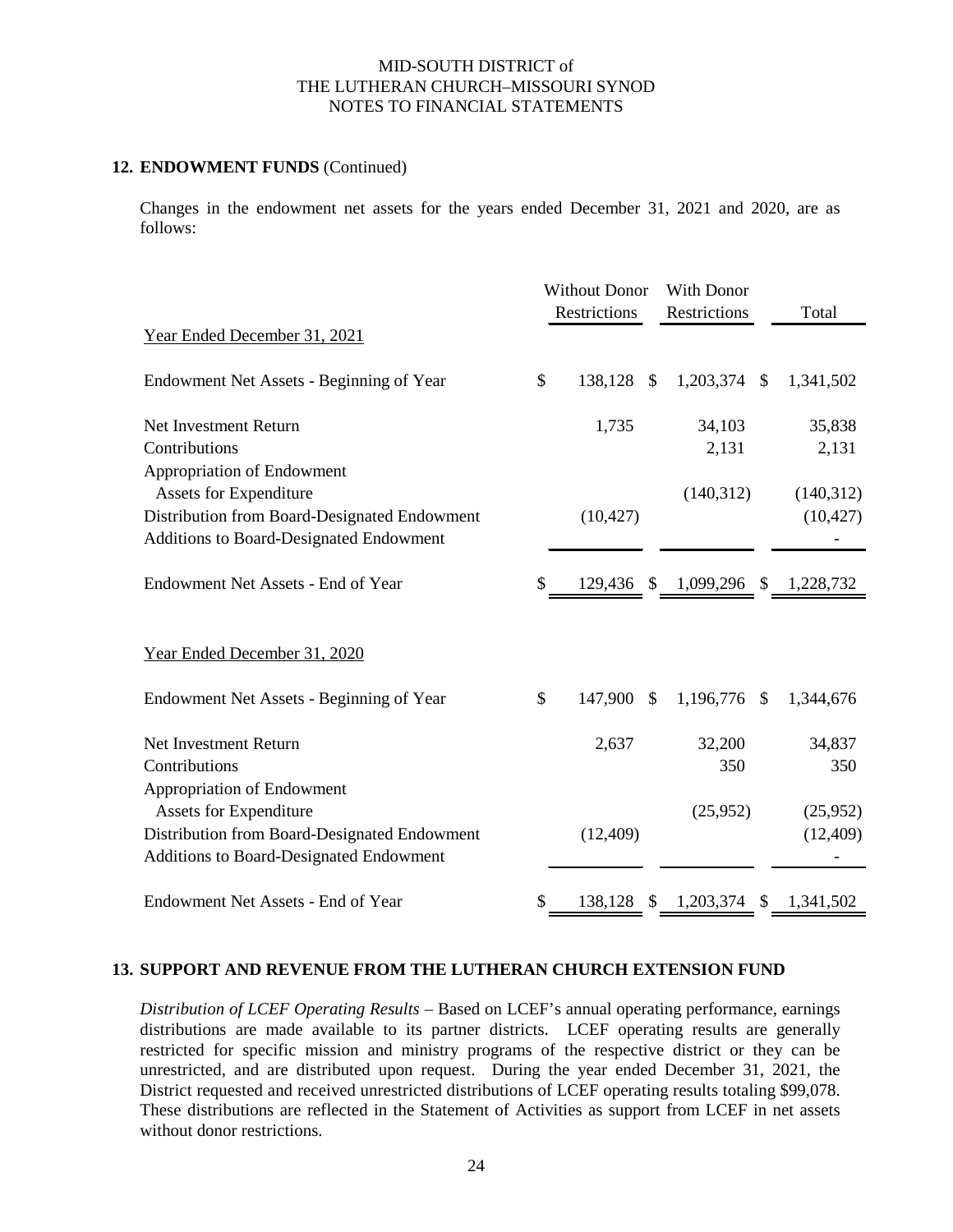#### **13. SUPPORT AND REVENUE FROM THE LUTHERAN CHURCH EXTENSION FUND** (Continued)

*Agreements with LCEF* – In accordance with certain agreements, which are subject to renegotiation each July, LCEF agreed to compensate and reimburse the District for providing facilities and services to LCEF, as well as for promotion and coordination of church extension program activities within the District. The agreements require LCEF to pay the District a fixed amount on a monthly basis. The amounts received by the District in connection with these agreements during the years ended December 31, 2021 and 2020, totaled \$186,756 and \$170,966, respectively, which is reported in the Statement of Activities as revenue in net assets without donor restrictions.

#### **14. DEFINED BENEFIT PLAN**

The District participates in the worker benefit plans of the Synod, including the Concordia Retirement Plan (CRP). The CRP provides individuals with post-retirement benefits. Substantially all full-time employees (those employed more than 20 hours per week and at least five months per year) are covered by the CRP. Employees are vested after five years of creditable service. The District contributes a fixed percentage of each participant's salary to the CRP. Retirement plan expenses for the years ended December 31, 2021 and 2020, totaled \$54,740 and \$54,120, respectively.

There were no significant changes in the District's relationship to the CRP during fiscal 2021 or 2020. There were also no contingent liabilities associated with the CRP at December 31, 2021 or 2020. Currently, the District has no intention to withdraw from the CRP; the District's contributions and level of participation represent a small percentage of the CRP as a whole.

### **15. COVID-19 RELATED ACTIVITIES**

*PPP Loan* – The District received an unsecured loan in the amount of \$118,800 under the PPP established by the Coronavirus Aid, Relief, and Economic Security (CARES) Act from a Small Business Administration (SBA) approved partner. The loan was subject to a note dated April 20, 2020 and, under the terms of the PPP, all or a portion of the principal and accrued interest is eligible to be forgiven if the loan proceeds are used for qualifying expenses as described in the CARES Act such as payroll costs, benefits, rent, and utilities.

In April 2020, the District recorded a note payable in the amount of \$118,800. When the loan obligation was legally released by the SBA in December 2020, we recognized in the 2020 Statement of Activities a \$119,545 gain on the forgiveness of debt, which included principal of \$118,800 and accrued interest of \$745.

Soldiers of the Cross COVID-19 Response Initiative – As the COVID-19 crisis unfolded in 2020, many church workers found themselves with immediate unmet financial needs stemming from the spread of the pandemic. The District, in partnership with the Synod and LCEF, delivered mercy and human care in the form of benevolent support to church workers within the District through the Synod's Soldiers of the Cross COVID-19 Response Initiative program. During the year ended